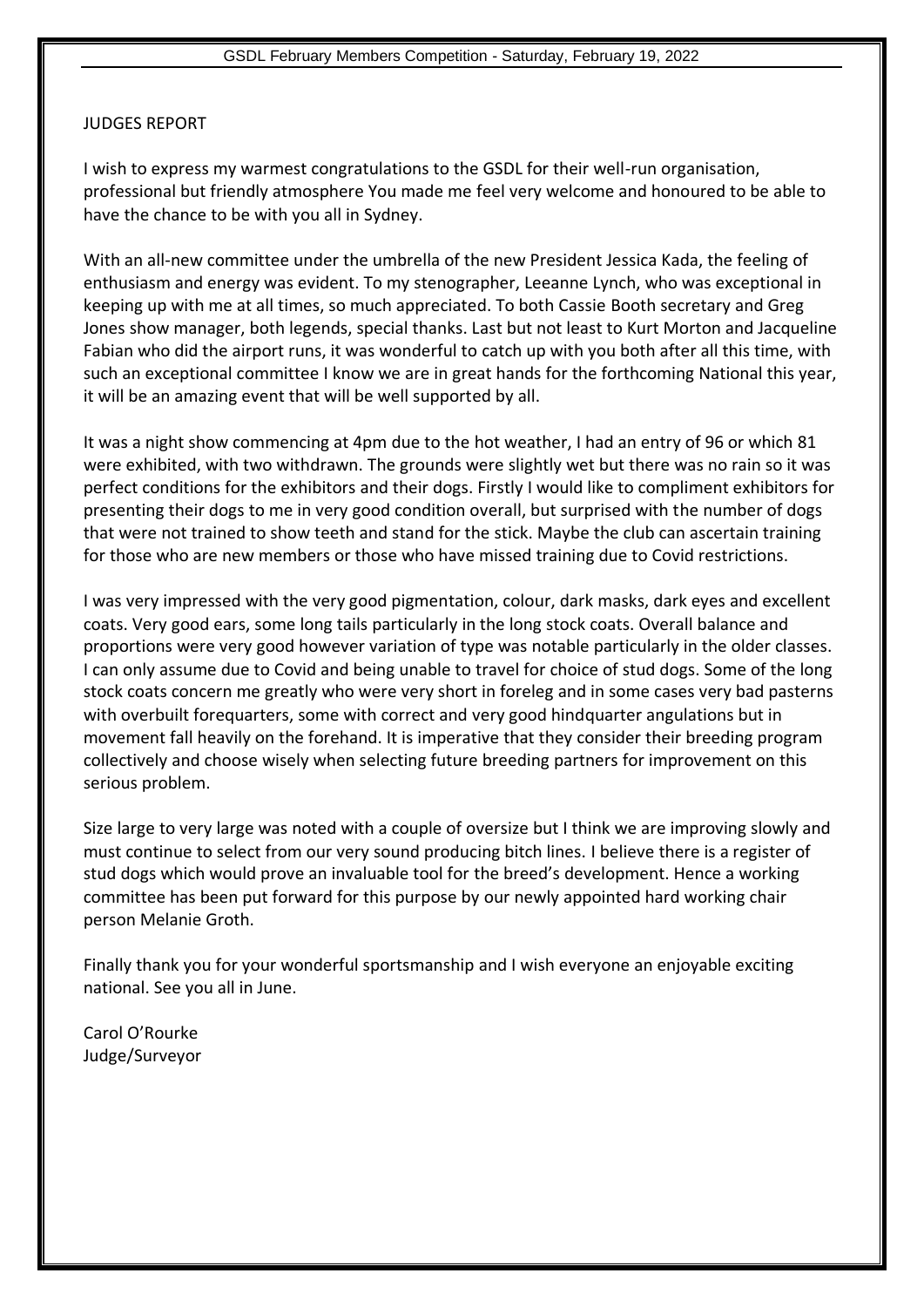## **German Shepherd Dog (Stock Coat)**

|          | Class 1a                | <b>Baby Puppy Bitch</b>                                             |            |
|----------|-------------------------|---------------------------------------------------------------------|------------|
|          | <b>Hetty Choy</b>       | UNSHAUS DJAMZELLE<br>25 Aug 2021 Bred By: Hetty Choy                | 2100570096 |
|          |                         | Djambo Vom Fichtenschlag x Unshaus Franziska                        |            |
| 2        | MR GD & MRS K STEVENSON | <b>SUNDANEKA HARPER</b>                                             | 2100573061 |
|          |                         | 29 Sep 2021 Bred By: MR G D & MRS K STEVENSON                       |            |
|          |                         | *Pirlo Von Arminius (Imp Deu) Igp3 x *Sundaneka Wildfire Tequila Az |            |
| 3        | Lyn Gregor              | <b>KELINPARK WISPA</b>                                              | 2100574518 |
|          |                         | 01 Oct 2021<br>Bred By: L A Gregor                                  |            |
|          |                         | *Chili Della Valcuvia (Imp) x *Kelinpark Skittle Az                 |            |
| 4        | <b>M&amp;C Morris</b>   | <b>FREEVALE WOWSER WOW</b>                                          | 2100573160 |
|          |                         | Bred By: M&C Morris<br>03 Oct 2021                                  |            |
|          |                         | *Laiko Vom Huhnegrab (Imp Deu) Hd/Ed x Ch Freevale For Arts Sake    |            |
| 5        | A & J KADA              | <b>JAKNELL POKER FACE</b>                                           | 2100577320 |
|          |                         | Bred By: A & J Kada<br>19 Oct 2021                                  |            |
|          |                         | Ch Jaknell Coz Im Tnt Az x Jaknell Patience Is A Virtue             |            |
| 6        | Dusko Stojanovski       | FILEVAS ABSOLUTELY HEIDI                                            | 2100573555 |
|          |                         | 20 Oct 2021<br>Bred By: Filevas                                     |            |
|          |                         | Va Djambo Vom Fichtenschlag x *Lozani Kikka Helga Az                |            |
| $\prime$ | Donna Bryant            | <b>SHARDON WISH COME TRUE</b>                                       | 2100574757 |
|          |                         | 26 Oct 2021<br>Bred By: Donna Bryant                                |            |
|          |                         | Laiko Vom Huhnegrab x Shardon Tranquility                           |            |
| 8        | J Cathie & L King       | <b>CINDERHOF EVII</b>                                               | 2100575033 |
|          |                         | 27 Oct 2021<br>Bred By: J Cathie                                    |            |
|          |                         | Conbhairean Freddie x Kingland Sambooka Twist                       |            |
| 9        | Juan & Francy Gordillo  | <b>VONDERANDEN CHICA</b>                                            | 2100576032 |
|          |                         | 19 Nov 2021 Bred By: Juan & Francy Gordillo                         |            |
|          |                         | Django Vom Team Panoniansee x Hausillevon Urana                     |            |
|          |                         |                                                                     |            |

| 1st             | ÷ | 2nd | 8 | 2rd<br>w   | $\mathbf{z}$ | $\mathbf{\Lambda}^{\text{th}}$ | О      | <b>兵th</b> | $\overline{\phantom{0}}$<br>ັ |
|-----------------|---|-----|---|------------|--------------|--------------------------------|--------|------------|-------------------------------|
| 6 <sup>th</sup> | ℯ | ₹th |   | <b>Qth</b> |              | <b>gth</b>                     | O<br>œ |            |                               |

## **Gradings All Very Promising**

| Class 2a                     | Minor Puppy Bitch                                                         |            |
|------------------------------|---------------------------------------------------------------------------|------------|
| 10<br>Lyn Gregor             | KELINPARK VIENETTA<br>21 May 2021 Bred By: L A Gregor                     | 2100566069 |
|                              | *Uk Ch Conbhairean Freddie (Imp Uk) x *Kelinpark Rocky Road Az            |            |
| $G + K$ Morton               | <b>VLADIMIR TH ANTS PANTS</b><br>Bred By: G + K Morton<br>26 Jun 2021     | 2100566730 |
|                              | Chili Della Valcuvia x Ch. Vladimir Me Me Im First                        |            |
| 12 Mr PG & Mrs DM & J Murray | <b>KUIRAU WILLOW</b><br>03 Jul 2021<br>Bred By: Mr PG & Mrs DM & J Murray | 2100566563 |
|                              | Chili Della Valcuvia (Imp Uk) x *Kuirau Indelible                         |            |
| 13<br>Laith Helo             | <b>MERNAFRANS DIZZY</b>                                                   | 2100570432 |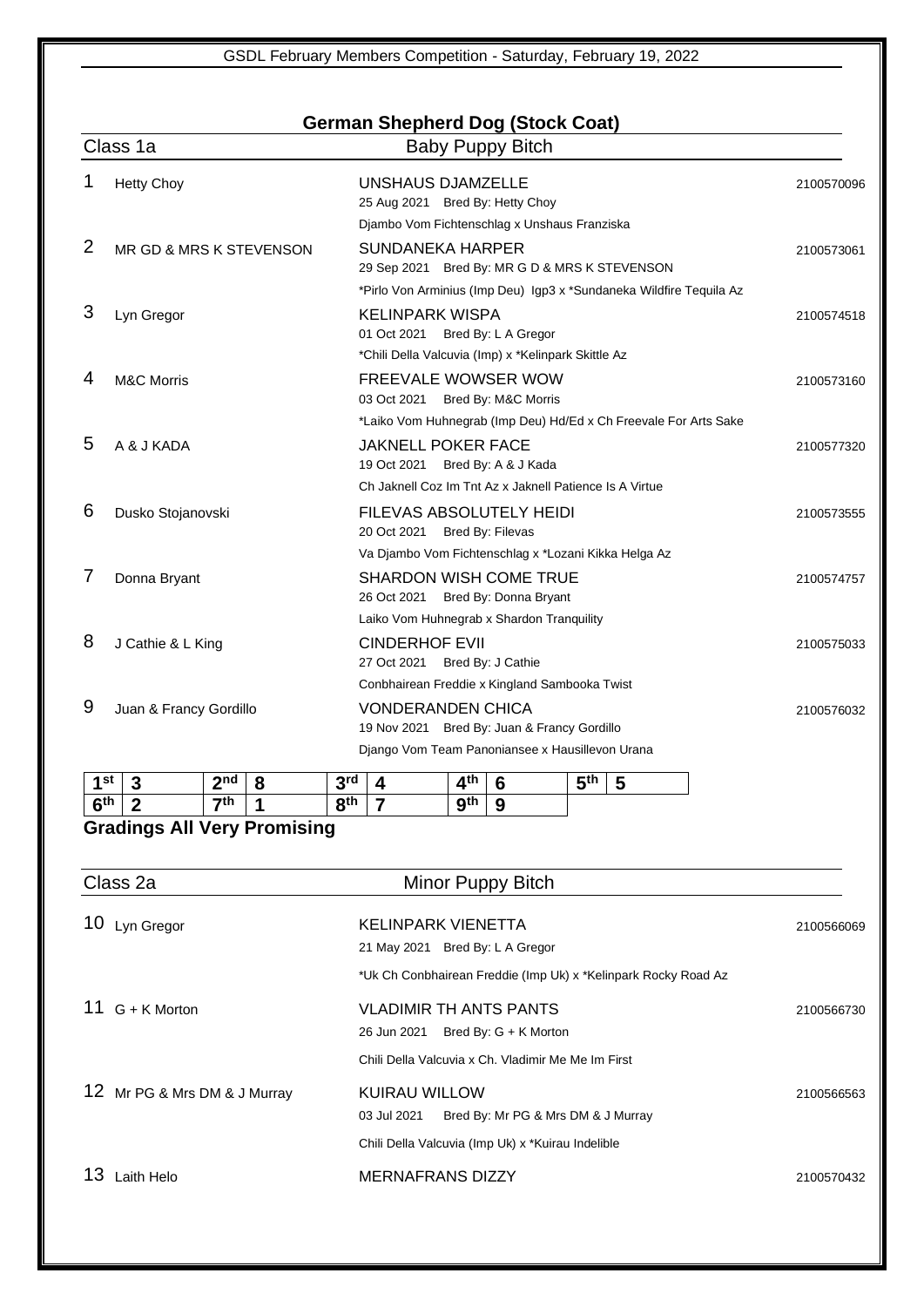|                                                         | GSDL February Members Competition - Saturday, February 19, 2022              |            |
|---------------------------------------------------------|------------------------------------------------------------------------------|------------|
|                                                         |                                                                              |            |
|                                                         | Bred By: German shepherd dog<br>10 Aug 2021                                  |            |
|                                                         | Diamondblue Mr Chad x Bossface Nellie                                        |            |
|                                                         |                                                                              |            |
| 14 Lorraine King                                        | <b>KINGLAND FRANKLIN</b>                                                     | 2100572397 |
|                                                         | 16 Aug 2021 Bred By: Lorraine King                                           |            |
|                                                         | *Chili Della Valcuvia (Imp Uk) x *Kingland Fancy That Az                     |            |
| 1 <sup>st</sup><br>10<br>2 <sup>nd</sup><br>11          | 3 <sup>rd</sup><br>12<br>4 <sup>th</sup><br>5 <sup>th</sup><br>13<br>14      |            |
| <b>Gradings All Very Promising</b>                      |                                                                              |            |
|                                                         |                                                                              |            |
| Class 3a                                                | <b>Puppy Bitch</b>                                                           |            |
| 15 K & R Knuckey, J Cathie and M Groth FREINHAUF PEDRAA |                                                                              | 6100128640 |
|                                                         | 21 Feb 2021 Bred By: KR RT and CA Knuckey                                    |            |
|                                                         | Chili Della Valcuvia x Freinhauf Havoc                                       |            |
| 16 MRS K STEVENSON                                      | SUNDANEKA YALINA<br>21 Mar 2021 Bred By: MR G D & MRS K STEVENSON            | 2100560503 |
|                                                         | *Pirlo Von Arminius (Imp Deu) Igp3 x *Sundaneka Inca Gold                    |            |
| <b>M&amp;C Morris</b><br>1/                             | FREEVALE UNNECESSARY NONSENSE                                                | 2100563243 |
|                                                         | 19 Apr 2021 Bred By: M&C Morris                                              |            |
|                                                         | *Olymp Vom Larchenhain (Imp Deu) x *Freevale Up To No Good Az                |            |
| 18 Patricia Smith                                       | <b>BHUACHAILLE KINDRED SPIRIT</b><br>17 May 2021 Bred By: Pat Smith          | 2100564176 |
|                                                         | Bhuachaille Yessaidfred x Bhuachaille Vivacious                              |            |
| 19<br>Rebecca Aliverti and Dianne Aliverti              | <b>BHUACHAILLE KINKY BOOTS</b>                                               | 2100564180 |
|                                                         | 17 May 2021 Bred By: P.E Smith                                               |            |
|                                                         | Bhuachaille Yesssaidfred x Bhuachaille Vivacious                             |            |
| 2 <sub>nd</sub><br>st<br>15<br>17                       | 3 <sup>rd</sup><br>5 <sup>th</sup><br>4 <sup>th</sup><br>19<br>18            |            |
| <b>Gradings All Very Promising</b>                      |                                                                              |            |
|                                                         |                                                                              |            |
| Class 4a                                                | <b>Junior Bitch</b>                                                          |            |
| 20<br>Mrs G Mansfield                                   | <b>BRIGENTI ONYX</b>                                                         | 2100549351 |
|                                                         | 02 Oct 2020<br>Bred By: Brigenti Kennels                                     |            |
|                                                         | Jacis Style Einstein x Brigenti Montana                                      |            |
| 21<br>Jo Cathie                                         | <b>CINDERHOF ROMAA</b>                                                       | 2100549974 |
|                                                         | Bred By: Miss J Cathie<br>05 Oct 2020<br>Chili Della Valcuvia x Vanland Ava  |            |
|                                                         |                                                                              |            |
| 22 Juan & Francy Gordillo                               | VONDERANDEN ARIA A Z<br>Bred By: Mr J Gordillo & Ms F Huertas<br>11 Oct 2020 | 2100549928 |
|                                                         | Lago Iron Fist x Hausillevon Urana                                           |            |
| 23 Mr PG & Mrs DM & J Murray                            | KUIRAU UPHORIA "A" "Z"                                                       | 2100553137 |
|                                                         | 09 Dec 2020 Bred By: Mr PG & Mrs DM & J Murray                               |            |
|                                                         | Chili Della Valcuvia (Imp Uk) x *Kuirau Chakira Az                           |            |
| 24 MR G D & MRS K STEVENSON                             | <b>SUNDANEKA RUBY PIRL</b>                                                   | 2100553921 |
|                                                         | 12 Dec 2020 Bred By: MR G D & MRS K STEVENSON                                |            |
|                                                         | *Pirlo Von Arminius (Imp Deu) Igp3 x *Sundaneka Tequila Sunrise (Iid) Az     |            |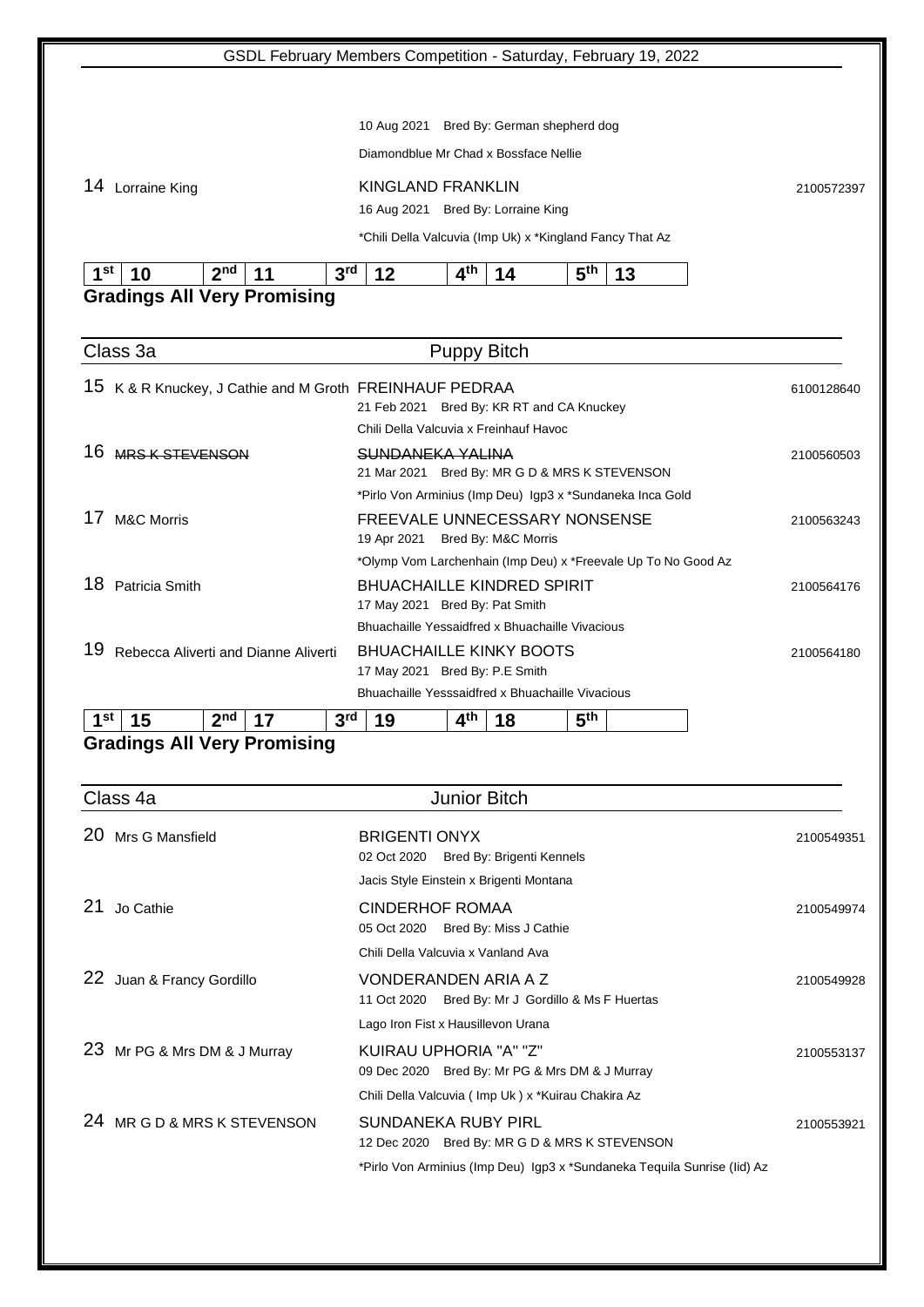## 25 G + K Morton CH. VLADIMIR SUPERCALIFRAGILISTIC <sup>2100554808</sup>

Chili Della Valcuvia x Ch. Vladimir Legen Waitforit Dary

## 26 Julie Delriego PAMAKAY ELSA EINSTEIN <sup>2100556629</sup>

26 Dec 2020 Bred By: G + K Morton

18 Jan 2021 Bred By: Julie Delriego

\*Jaci's Style Einstein Az x \*Pamakay Fortuna Az

| $\overline{1}$ 4 st | - 24 | $2n$ d    | 25 | 2rd<br>ັ | 20 | ⊿th | າາ<br>Lυ | <b>д</b> th<br>ູ | າາ |
|---------------------|------|-----------|----|----------|----|-----|----------|------------------|----|
| $ 6^{\text{th}} $   | 24   | $\tau$ th |    |          |    |     |          |                  |    |

## **Gradings 1 st - 5 th Very Good 6th Good**

## **1 st CINDERHOF ROMAA – Very Good**

## 21. Height: 60Chest: 26

Large medium strong substantial correctly proportioned bitch of very good type, very good pigmentation very good head and expression , very feminine with desired dark eye and masking, very good length of neck, high withers, firm back, slight peak in the overline, slightly steep croup, good forquarter angulation where the upper arm could be better angled, very good hind angulation, in stance exhibits much balance, correct coming and going, both the hock and elbows could be firmer, exhibits powerful drive and very good expansive forehand reach with very good ground covering movement where the topline remains firm.

## **2 nd CH. VLADIMIR SUPERCALIFRAGILISTIC – Very Good**

## 25. Height: 61 Chest: 26

Large strong slightly elongated black and gold bitch of very good type, very good head with much expression, desired dark eye and masking, very good length of neck, moulded into a high wither, firm dry back very good lay of croup, very good forequarter angulation, just slightly deep hindquarter angulation, praiseworthy length of foreleg correct in front, very good fore and under chest development, in stance presents a very good picture, moves correct going and coming where the elbows could be a little tighter, exhibits powerful drive, with very good forehand reach and ground covering movement where the overline is firm and dry and convincing.

## **3 rd BRIGENTI ONYX – Very Good**

## **20.** Height: 60cm Chest: 28cm

Large strong substantial black and gold bitch of very good type, very good head, very good expression, very good length of neck, level withers, firm back, the croup is just slightly steep good forequarter angulation, the upper arm could be a little better angled, very good hindquarter angulation, good breadth of thigh, stands correct in front, very good fore and underchest development for age, just slight tuck up in the loin, steps correct going, the hocks could be little firmer, correct coming, where the elbow connection could be tighter, exhibits powerful drive with very good forehand reach and ground covering movement, where the ligamentation of the back is firm and convincing.

## **4 th KUIRAU UPHORIA – Very Good**

## 23. Height: 58 Chest:27

Above medium size medium strong black and gold bitch of very good type, very good head with good dark mask and desired dark eye, good length of neck, level withers, slightly short slightly steep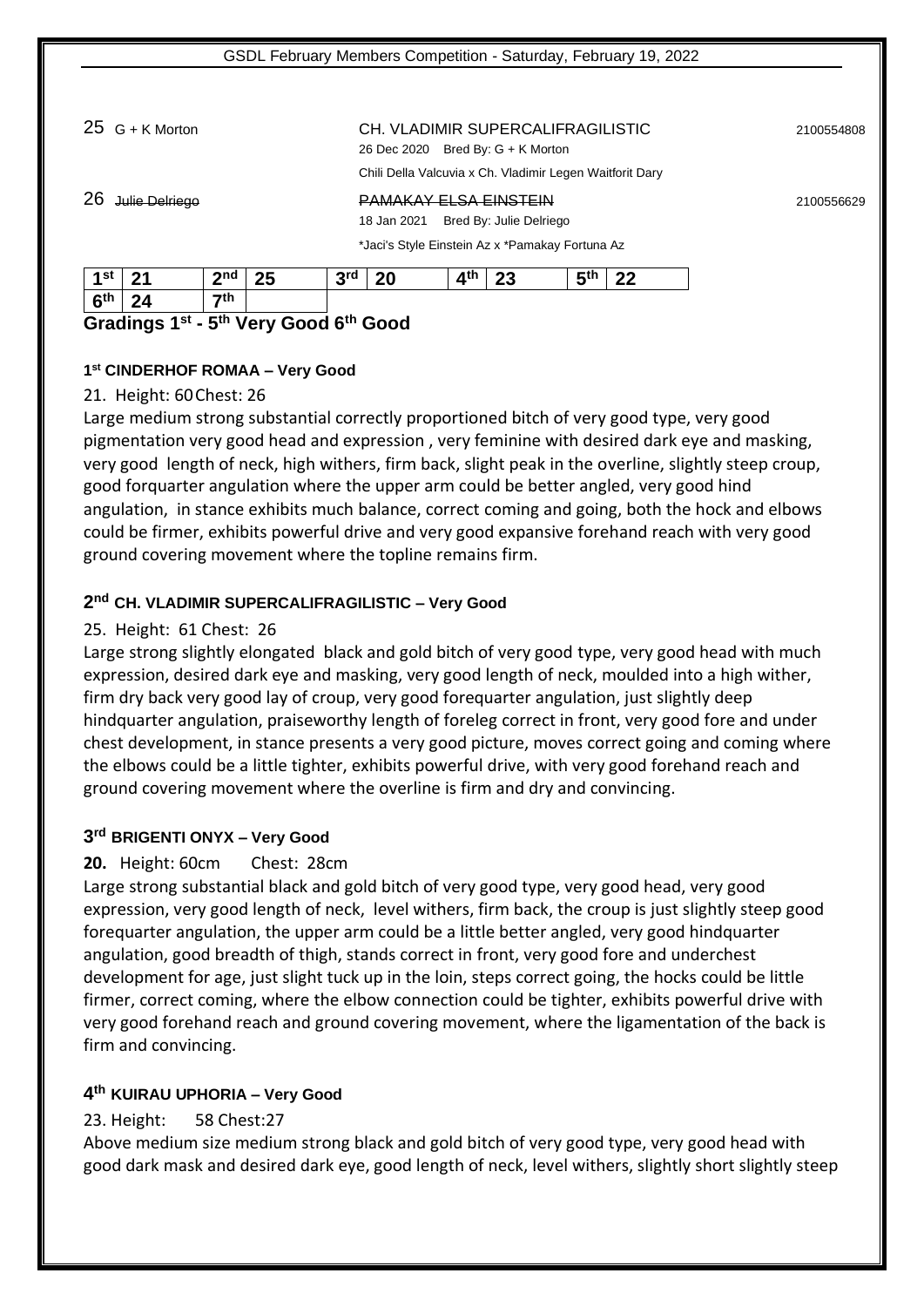coup, good fore quarter angulation, correct hind quarter angulation with broad thighs, very good fore and under chest development, in stance exhibits good type, steps wide going with loose hocks, correct coming, exhibits powerful drive just slight restrictions in the forehand reach where she maintains very good type firm back ligamentation.

## **5 th VONDERANDEN ARIA – Very Good**

## 22. Height: 59cm Chest: 26cms

Large strong substantial strongly pigmented well constructed bitch, very good head with a slight roman nose, very expressive, level withers firm back, slightly short, slightly steep croup, very good fore and hindquarter angulation, good top and underline stands correct in front the pasterns could be firmer, presented in too heavier condition today, steps wide going, correct coming but the elbow connection could be firmer, exhibits powerful drive however the forehand reach could be freer and she falls slightly on the forehand, exibits firm back and ligamentation.

## **6 th SUNDANEKA RUBY PIRL – Good**

## 24: Height: 57cms chest: 26cms

Just over medium size, medium strong slightly stretched bitch very good head and expression desired dark eye dark mask, very good length of neck, high withers firm back slightly steep croup, good forequarter angulation where the upper arm could be longer and better laid, slightly deep in hindquarter angulation ,very good length of foreleg stands correct in front, steps cowhocked, steps straight in front however the elbows could be firmer, exhibits very good drive and reach however very unruly performance and she is not quite firm in my approach and could show overall more confidence.

|    | Class 5a                                             | Intermediate Bitch                                                                                   |            |
|----|------------------------------------------------------|------------------------------------------------------------------------------------------------------|------------|
|    | 27 G & K Gregory                                     | * CH GLENBALA PARTY IN RIO 'A' 'Z'<br>27 Jun 2019 Bred By: G & K Gregory                             | 2100525326 |
|    |                                                      | * Ch Iliano Von Juvenisty 'A' Ed Dm Clear (Imp Ndl) x Glenbala Perfectly Vibrant 'A' 'Z' Dm<br>Clear |            |
| 28 | Dusko Stojanovski                                    | *LOZANI KIKKA HELGA AZ                                                                               | 2100524010 |
|    |                                                      | 19 Jul 2019<br>Bred By: Lozani                                                                       |            |
|    |                                                      | Ch. Uhlmsdorf Blackdouglas x Lozani Clara                                                            |            |
| 29 | Juan & Francy Gordillo                               | *HAUSILLEVON ANGY A Z                                                                                | 2100523899 |
|    |                                                      | 30 Jul 2019<br>Bred By: mr Jose Luis Novelli                                                         |            |
|    |                                                      | Hausillevon Gandy x Hausillevon Issa                                                                 |            |
| 30 | Mr PG & Mrs DM & J Murray                            | *KUIRAU SIGNORINA LILIANA "A" "Z"                                                                    | 2100527150 |
|    |                                                      | 22 Sep 2019 Bred By: Mr PG & Mrs DM & J Murray                                                       |            |
|    |                                                      | * Freinhauf Hannibal "A" "Z" x * Kuirau Jorjie Girl "A" "Z"                                          |            |
| 31 | Mr GL Jones                                          | ALLINKA VIVALDI AZ                                                                                   | 3100399586 |
|    |                                                      | 31 Oct 2019 Bred By: Mr A & Mrs F Henderson                                                          |            |
|    |                                                      | *Conbhairean Freddie (Imp Uk) x Ica Von Der Zenteiche (Imp Deu)                                      |            |
|    | 32 A & J KADA                                        | JAKNELL VIRTUES AND VICES                                                                            | 2100544386 |
|    |                                                      | 16 May 2020 Bred By: A & J Kada                                                                      |            |
|    |                                                      | Dingo Di Casa Mary x *Jaknell Patience Is A Virtue Az                                                |            |
| 33 | Ms J Cathie, Mr K and Mrs R Knuckey FREINHAUF LILITH |                                                                                                      | 6100123470 |
|    |                                                      | 17 May 2020 Bred By: K, R and C Knuckey                                                              |            |
|    |                                                      | Conbhairean Freddie x Freinhauf Firefly Zoe                                                          |            |
|    | 34 G + K Morton                                      | CH. VLADIMIR REMEMBER TH NAME                                                                        | 2100541297 |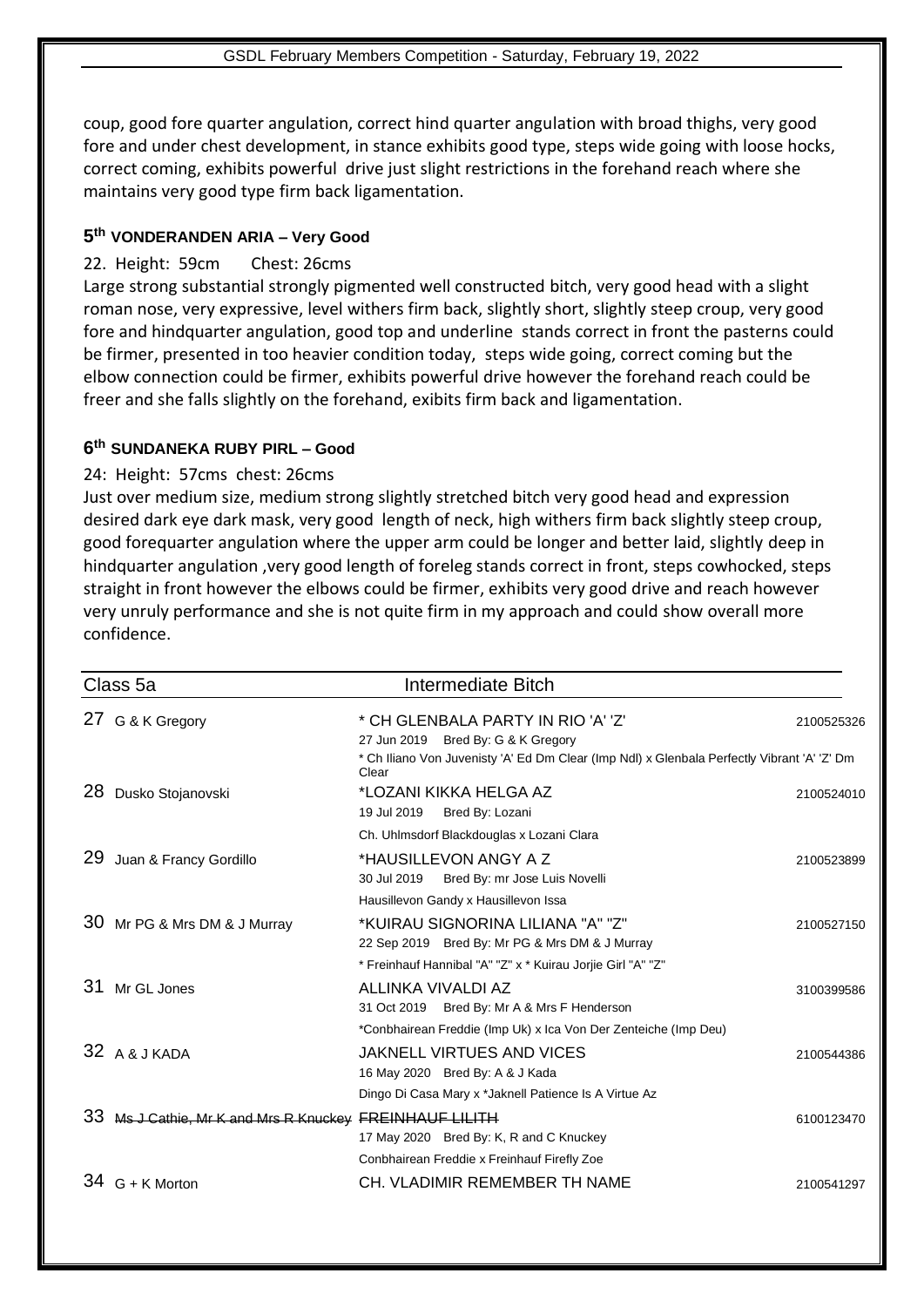30 May 2020 Bred By: G + K Morton

Ypsilon Di Casa Caputi x Vladimir Legen Waitforit Dary

#### 35 Ms K F Graham KHAYEM TEMPEST <sup>2100543204</sup>

07 Jul 2020 Bred By: Ms K F Graham \* Jaci's Style Einstein (Imp Deu) x Khayem Qwintessa Et Az

| 1st             | 34                    | 2 <sub>nd</sub> | 30 | 2rd<br>w   | 28 | $4^{\text{th}}$ | 29 | <b>д</b> th<br>- 14 | - 27 |
|-----------------|-----------------------|-----------------|----|------------|----|-----------------|----|---------------------|------|
| 6 <sup>th</sup> | 2 <sub>1</sub><br>. ن | $\mathbf{z}$ th |    | <b>gth</b> |    | <b>gth</b>      |    |                     |      |

#### **Gradings All Very Good**

#32 Withdrawn

#### **1 st CH. VLADIMIR REMEMBER TH NAME – Very Good**

#### 34. Height: 60cms chest 29cm

Large strong substantial bitch, very good proportions, very good head and expression with very strong foreface, strong mask, very good length of neck, high withers, firm straight back, good length and lay of croup, very good fore and hindquarter angulation, very good length of foreleg stands correct in front, the pasterns could be a little firmer, stands with a very good top and underline, steps correct going and coming, the elbow connection could be a little tighter, exhibits powerful drive with very good forehand reach very good ground covering movement where the back remains firm and absolutely convincing.

## **2 nd \*KUIRAU SIGNORINA LILIANA "A" "Z" – Very Good**

#### 30. Height: 58cms chest 26cms

Above medium size, medium strong well proportioned ,well coloured bitch of very good type, very good head, expressive , good length of neck level withers, firm dry back, slightly short croup, good forequarter angulation where the upper arm could be a little longer, very good length of foreleg, stands correct in front, the pasterns could be firmer, in stance presents a very good picture, steps correctly coming, a little wide going, exhibits powerful drive with very good forehand reach where the back remains firm and dry.

#### **3 rd \*LOZANI KIKKA HELGA – Very Good**

## 28. Height: 59cm Chest 27

Large medium strong slightly elongated black and gold bitch, very good type, good head where eye could be darker, level wither and firm back ,short croup, good fore and very good hindquarter angulation, stands straight in front, very good length of foreleg, good topline, slight tuck up in the loin, she steps wide with slightly loose hocks and steps wide coming, elbows could be firmer, exhibits powerful drive with slight restriction in the forehand reach the back remains firm and dry.

## **4 th** \***HAUSILLEVON ANGY A Z - Very Good**

## 29. Height 57 chest 27cms

Medium size, strong, substantial, well proportioned bitch of very good type, good head and expression with desired dark eye, very expressive ,slightly short neck, level wither, slightly short croup, good forequarter angulation where the upper arm could be longer and better laid, stands correct in front, pasterns could be firmer, correct going and coming, exhibits powerful drive with very good reach where the overline and back remain firm and dry.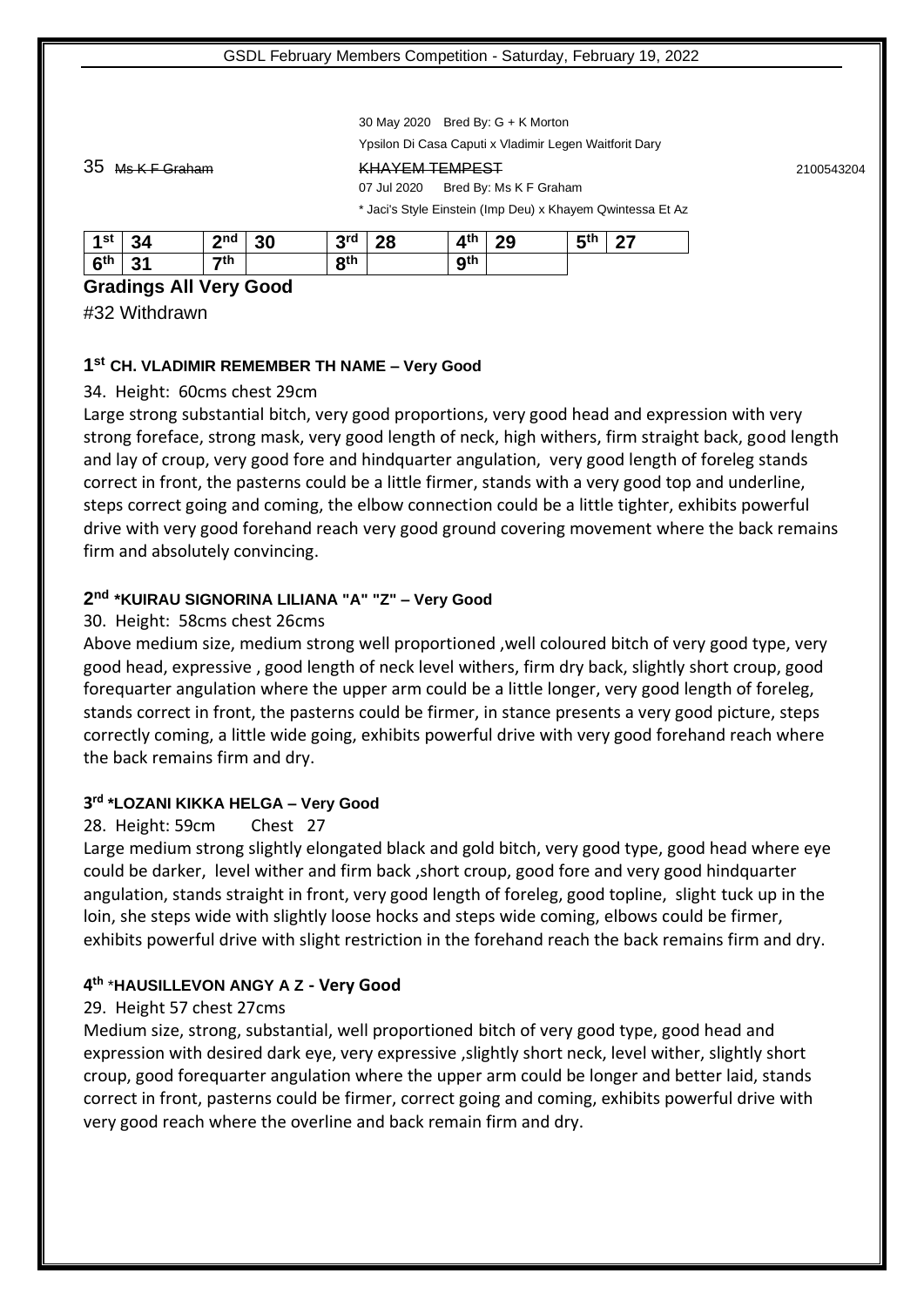## **5 th \* CH GLENBALA PARTY IN RIO 'A' 'Z' – Very Good**

## 27. 58cms, chest 26cms

Double P 1 lower right, over medium size medium strong slightly short bitch with rich pigmentation strong but feminine head with dark mask and eyes, slightly short neck, level withers , level back slightly short croup, good forequarter angulation where the upper arm could be longer and better laid ,very good hindquarter angulation, slight tuck up in loin, I would not like to see her become any deeper, stands not quite correct in front, very good length of the foreleg, steps with loose hocks and a little wide coming where the elbow connection could be tighter, exhibits very good drive however she is restricted in the forehand reach where the back remains firm and the ligamentation remains convincing,

## **6 th ALLINKA VIVALDI AZ – Very Good**

## 31. Height 61cms 29 chest

Large, medium strong well proportioned black and gold bitch of good type, good head and expression, short neck, level withers, firm back, short steep croup, good forequarter angulation where the upper arm could be longer and better laid, slightly deep hindquarter, very good length of foreleg , stands correct in front, the pasterns could be firmer, steps wide going slightly loose hocks, steps correct coming, the elbow connection could be tighter, exhibits powerful drive with slight restrictions in the fore hand reach where the back is firm and dry,

| Class 11a                   |                                                   |                 |    |                 |                                                               | Open Bitch              |                                                                               |                 |                                    |                                                                                 |            |
|-----------------------------|---------------------------------------------------|-----------------|----|-----------------|---------------------------------------------------------------|-------------------------|-------------------------------------------------------------------------------|-----------------|------------------------------------|---------------------------------------------------------------------------------|------------|
| 36                          | MR GD & MRS K STEVENSON                           |                 |    |                 |                                                               |                         | *SUNDANEKA BAILEYS ON ICE A Z<br>12 Nov 2016 Bred By: MR GD & MRS K STEVENSON |                 |                                    |                                                                                 | 2100463664 |
|                             |                                                   |                 |    |                 | Sunrise Hd: A Ed: Z Bscl.I                                    |                         |                                                                               |                 |                                    | Ch. Vablo Vom Osterberger-Land (Imp. Gmy) Ad Bh Schh3 Kkl. Ix Sundaneka Tequila |            |
| 37<br><b>M&amp;C Morris</b> |                                                   |                 |    |                 |                                                               |                         | 19 May 2017 Bred By: Ms D Bryant                                              |                 | *AUST CH SHARDON UNDER MY SPELL AZ |                                                                                 | 2100475720 |
|                             |                                                   |                 |    |                 | *Ch Arkon Vom Altenberger-Land Ipo3 x *Shardon Tranquility Az |                         |                                                                               |                 |                                    |                                                                                 |            |
| 38<br>Mrs H J Choy          |                                                   |                 |    |                 | *UNSHAUS DJAMIKA A Z<br>24 Oct 2017 Bred By: Mrs H J Choy     |                         |                                                                               |                 |                                    |                                                                                 | 2100485268 |
|                             |                                                   |                 |    |                 | Djambo Vom Fichtenschlag (Imp Gmy) "A" Ed x Unshaus Franziska |                         |                                                                               |                 |                                    |                                                                                 |            |
| 39                          | $I$ $K\Delta\Box\Delta$                           |                 |    |                 |                                                               |                         | *JAKNELL AHEAD OF THE GAME AZ<br>26 Nov 2018 Bred By: A & J Kada              |                 |                                    |                                                                                 | 2100511427 |
|                             |                                                   |                 |    |                 |                                                               |                         | Ch.*Jaknell Coz Im Tnt Az x *Tanveld Ultima Az                                |                 |                                    |                                                                                 |            |
| 40                          | Mr PG & Mrs DM & J Murray                         |                 |    |                 |                                                               | * KUIRAU RHINE " A"" Z" |                                                                               |                 |                                    |                                                                                 |            |
|                             |                                                   |                 |    |                 | 08 Jan 2019 Bred By: Mr P G & Mrs D M & J Murray              |                         |                                                                               |                 |                                    |                                                                                 |            |
|                             | Gerry Vom Schacher Imp Deu x * Kuirau Chakira A Z |                 |    |                 |                                                               |                         |                                                                               |                 |                                    |                                                                                 |            |
| 1st                         | 37                                                | 2 <sub>nd</sub> | 40 | 3 <sup>rd</sup> | 36                                                            | 4 <sup>th</sup>         | 38                                                                            | 5 <sup>th</sup> |                                    |                                                                                 |            |

## **7 th JAKNELL VIRTUES AND VICES – Withdrawn**

## **Gradings: All Excellent**

## **1 st \*AUST CH SHARDON UNDER MY SPELL AZ - Excellent**

## 37 Height: 61cms Height: 28

Very large medium strong slightly elongated richly pigmented black and gold bitch of very good type very good head, very expressive with desired dark eyes, lovely dark mask, very good length of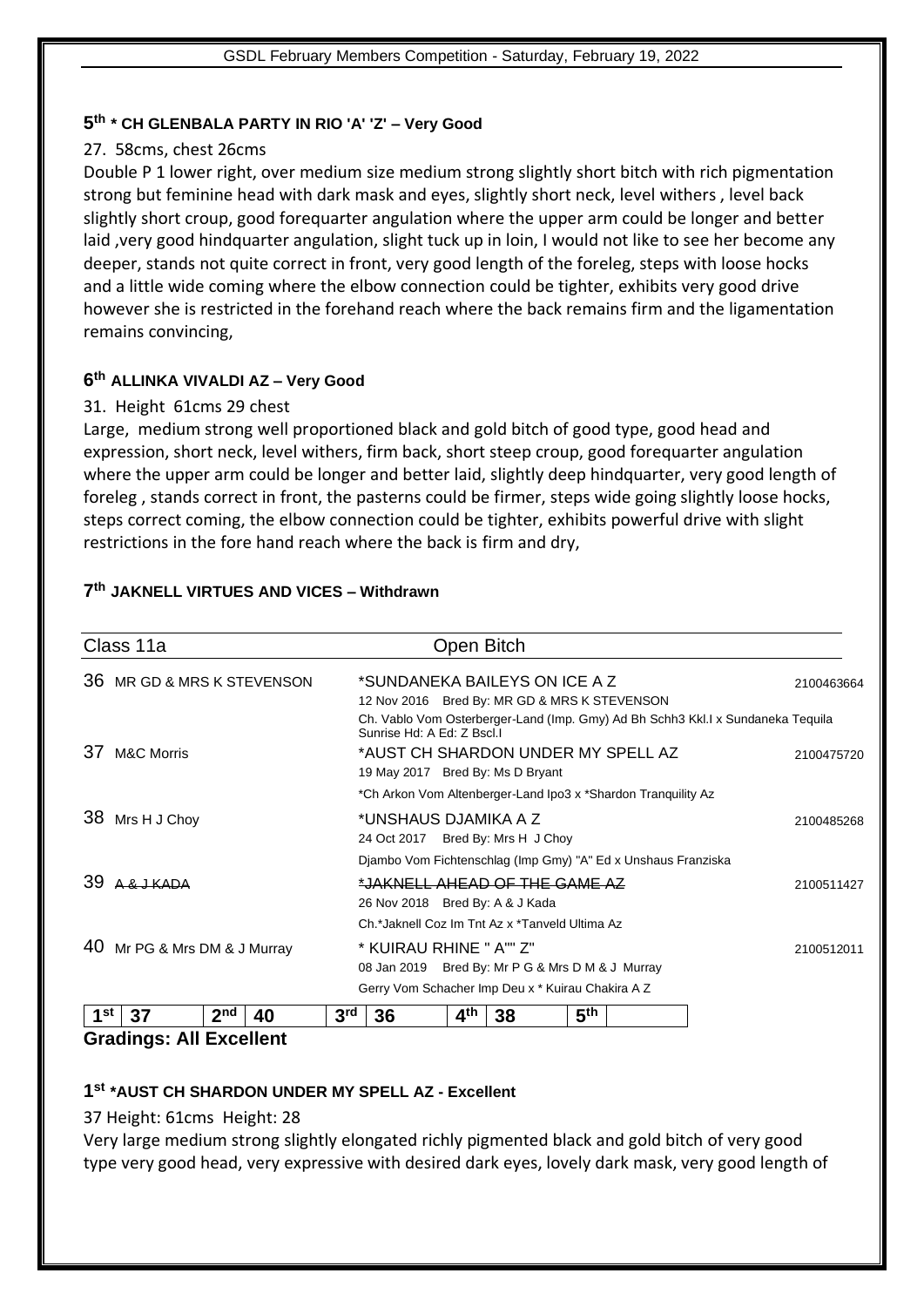neck good withers, firm back, slightly short croup and slightly high tail set, good forequarter angulation where the upper arm could be better angled slightly deep in hindquarter angulation very good length of foreleg stands correct in front , the pasterns could be a little firmer, in stance exhibits very good top and underline, loose hocks going, correct coming where the elbow connection should be tighter, exhibits powerful drive with very good forehand reach where the back remains firm and convincing.

## **2 nd \* KUIRAU RHINE " A"" Z" - Excellent**

## 40. Height: 59cms chest: 27.5cms

Large medium strong substantial bitch of very good type, very good head, feminine head, desired dark eye, good length of neck, level withers, level back good forequarter angulation where the upper arm could be longer and better laid, very good hindquarter angulation, stands correct in front, the pasterns could be firmer, steps correct coming and going where the elbow connection could be firmer, exhibits powerful drive and good reach where the back remains firm and dry.

## **3 rd \*SUNDANEKA BAILEYS ON ICE A Z - Excellent**

36. Height: 59 Chest: 26

Large strong well proportioned black and gold bitch of very good type very good head beautiful expression, desired dark eye, good length of neck, high withers, firm dry back, very good lay of the croup, good forequarter angulation the upper arm could be a little better laid, correct hindquarter angulation with broad upper thigh, good length of foreleg, stands correct in front and in stance exhibits much harmony, steps loose going correct coming, the elbow connection could be a little firmer, exhibits powerful drive which could be little freer in forehand the back and ligamentation remains firm and convincing.

## **4 th \*UNSHAUS DJAMIKA A Z - Excellent**

## 38 Height: 61.5cm Chest 29

Standing upper limit of size, medium strong, substantial black and gold bitch of very good type, very good head and expression, dark masking and dark eyes, good length of neck, level withers ,firm back, good length and lay of the croup, very good forequarter angulation very good hindquarter angulation, very good length of foreleg not quite correct in front, pasterns could be firmer, presents good harmony in stance, steps correct coming, moves with loose hocks, powerful drive with very good ground covering movement however loses her wither line slightly, the back remains firm.

**Best Bitch 37 Res** 34

**Best Bitch: \*CH. Shardon Under My Spell Res Best Bitch: CH. Vladimir Remember Th Name**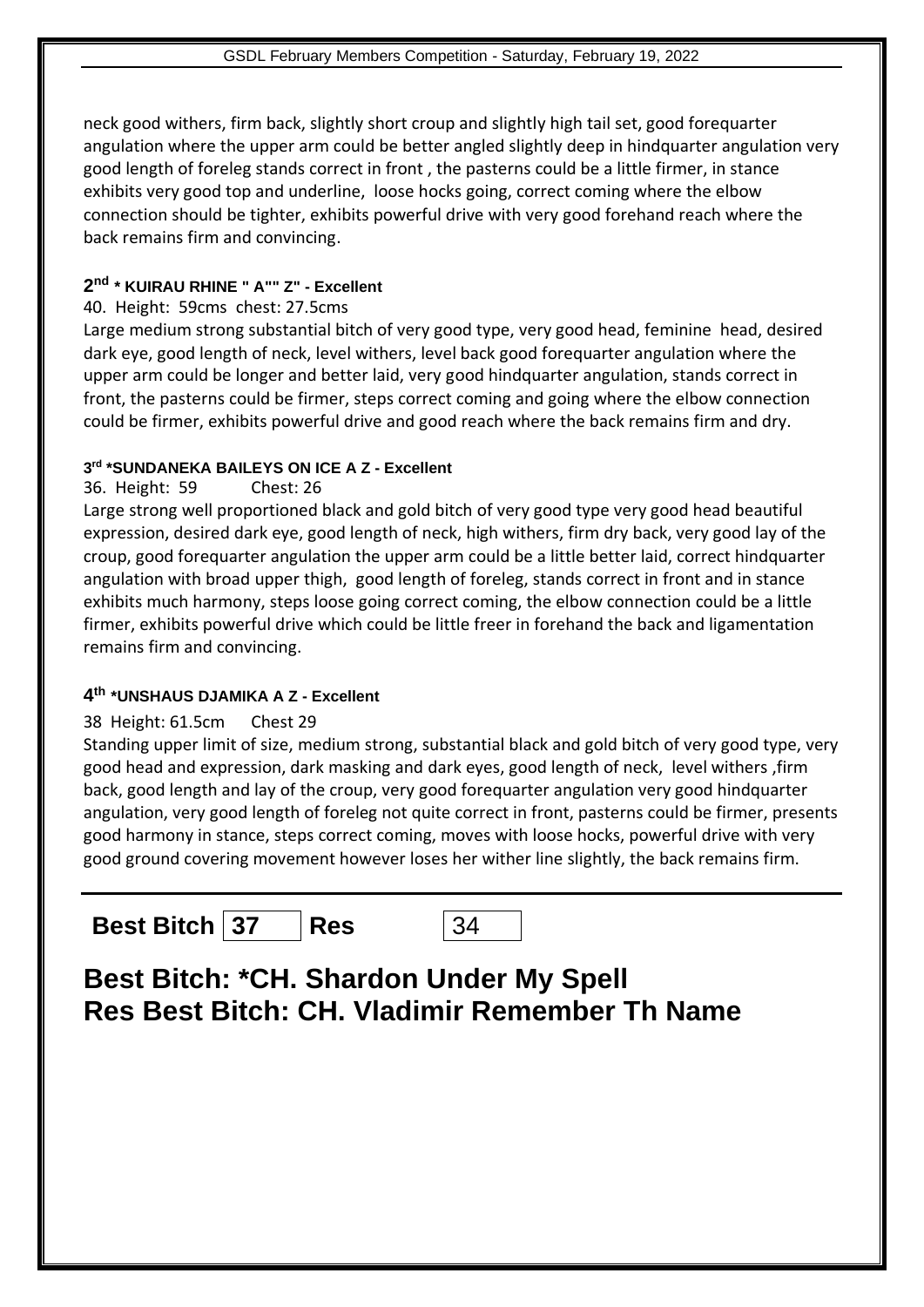| Class 2a                                               | Minor Puppy Bitch                                                                     |                                                      |
|--------------------------------------------------------|---------------------------------------------------------------------------------------|------------------------------------------------------|
| 41<br>Tatham B & D & J Cathie                          | <b>CINDERHOF KHALEESII</b><br>23 Jun 2021<br>Bred By: J Cathie                        | 2100566617                                           |
|                                                        | Uk Ch Conbhairean Freddie (Imp Uk) x Seigen Peggys Charlee (Ai)                       |                                                      |
| Mr G & Mr K Morton, Mr A Sims, Ms B<br>42 & Mr S Mills | <b>VLADIMIR THE BEES KNEES</b><br>Bred By: Mr G & Mr K Morton<br>26 Jun 2021          | 2100566731                                           |
|                                                        | Chili Della Valcuvia (Imp Uk) x Ch. Vladimir Me Me Im First                           |                                                      |
| Mr J & Mrs L Phillis and Miss C & Miss<br>43<br>J Bird | <b>VONDELRAE GEEZE LOUISE</b><br>Bred By: Mr J & Mrs L Phillis<br>23 Jul 2021         | 5100126445                                           |
|                                                        | Stolzerhund Remeber Me x Wildhertz Let'S Dream Big                                    |                                                      |
| 1 <sup>st</sup><br>2 <sub>nd</sub><br>42<br>41         | 3 <sup>rd</sup><br>43                                                                 |                                                      |
| <b>Gradings- All Very Promising</b>                    |                                                                                       |                                                      |
|                                                        |                                                                                       |                                                      |
| Class 3a                                               | <b>Puppy Bitch</b>                                                                    |                                                      |
| 44<br>Ms J Anderson                                    | SUNDANEKA BLAZE OF GLORY                                                              | 2100563342                                           |
|                                                        | 26 Apr 2021 Bred By: Mr.G&Mrs.K Stevenson                                             |                                                      |
|                                                        | Pirlo Von Arminius (Imp Deu) x Sundaneka Wizzy Woo                                    |                                                      |
| 1 <sup>st</sup><br>44                                  |                                                                                       |                                                      |
| <b>Grading - Very Promising</b>                        |                                                                                       |                                                      |
|                                                        |                                                                                       |                                                      |
| Class 4a                                               | <b>Junior Bitch</b>                                                                   |                                                      |
| 45<br><b>Lisa Mitchell</b>                             | <b>BHUACHAILLE IN YOUR DREAMS</b>                                                     | 2100546446                                           |
|                                                        | 21 Aug 2020 Bred By: Mrs P E Smith                                                    |                                                      |
| 46                                                     | Bhuachaille Demonstrator x Bhuachaille Always A Dreamer                               |                                                      |
| Miss B Wallin Mr R Whittaker                           | <b>BHUACHAILLE JAZMINAH</b><br>23 Aug 2020 Bred By: Bhuachaille Kennels               | 2100546438                                           |
|                                                        | Carobria Black Pepper x Bhuachaille Xhibitionist                                      |                                                      |
| 47 V Thornton                                          | <b>ICCARA DESERT STORM</b>                                                            | 6100124818                                           |
|                                                        |                                                                                       |                                                      |
|                                                        | 23 Aug 2020 Bred By: L&S Wollard<br>*Kuirau Orlando Az x *Iccara National Treasure Az |                                                      |
| 48 Laith Helo                                          | ALHELWA BELLA<br>25 Aug 2020 Bred By: German shepherd dog                             |                                                      |
|                                                        | Lagn Hugo Boss x Hausillevon Ulma                                                     |                                                      |
| 49 PR & DJ Smith                                       | LAWINE PLEIADES AZ<br>09 Sep 2020 Bred By: PR & DJS Smith                             |                                                      |
|                                                        | Lindenelm Finn Sebastian x Lawine Takira                                              |                                                      |
| 50 MR G D & MRS K STEVENSON                            | SUNDANEKA SCHNOOK<br>16 Dec 2020 Bred By: MR G D & MRS K STEVENSON                    |                                                      |
|                                                        | *Pirlo Von Arminius (Imp Deu) Igp3 x *Sundaneka Bella Donte Az                        |                                                      |
| 51<br><b>M&amp;R Hornick</b>                           | <b>GABMALU HELGA</b><br>20 Jan 2021<br>Bred By: Gabmalu                               |                                                      |
| 52 Miss C Bird                                         | Cinderhof Vandaal x Gabmalu Echo (Ai)                                                 | 2100546493<br>2100547653<br>2100553966<br>2100558671 |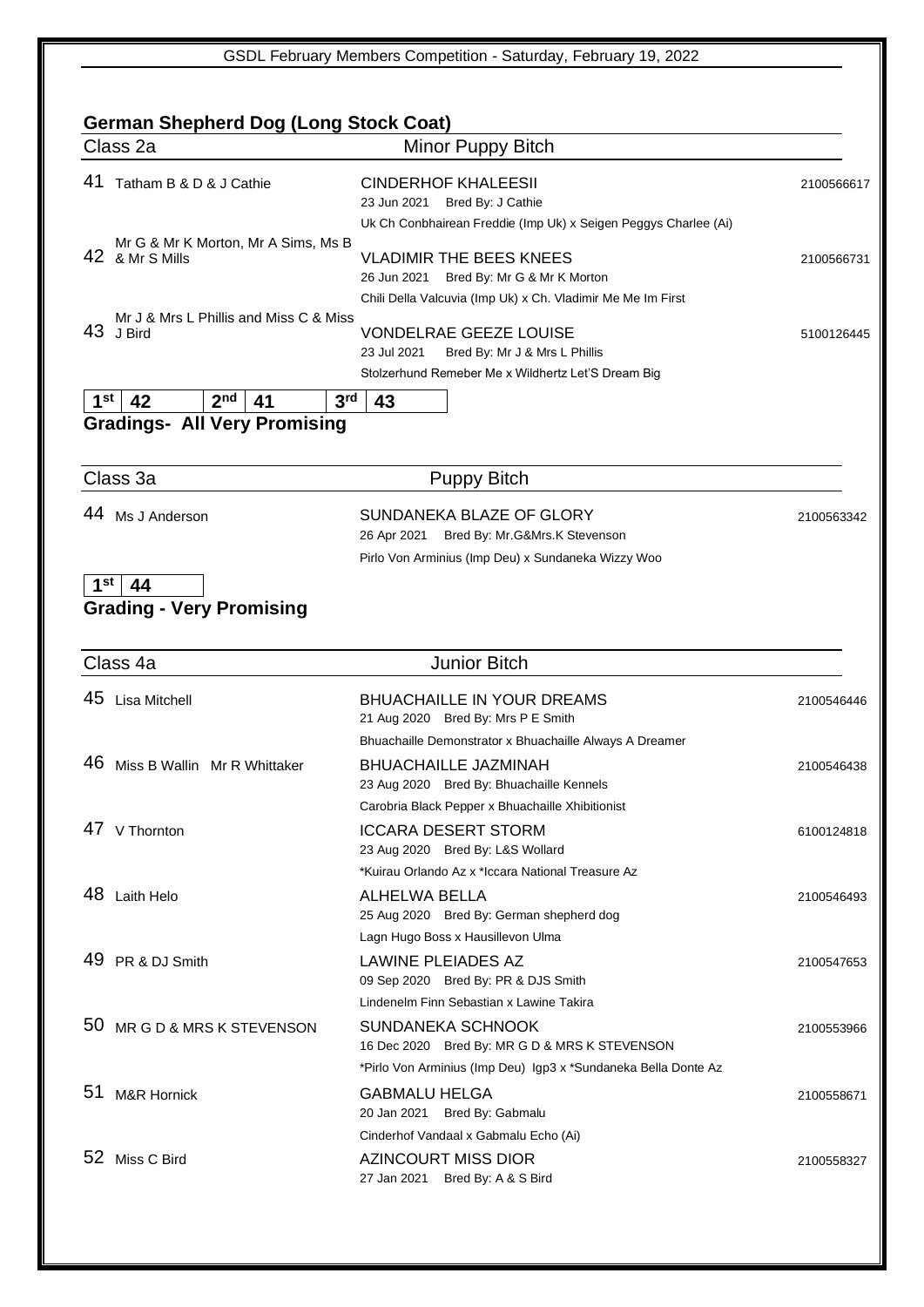\* Ch. Siobahn Greyt Impact (Ai) x Ch Lindenelm Fancy Tickled Pink

53 Kayla Colquhoun KINGLAND NICOLETTE <sup>2100558996</sup> 08 Feb 2021 Bred By: Mrs L King Cinderhof Vandaal x Kingland Whole Lotta Kayos

| $1^\mathsf{st}$   51 | $2nd$ 47        |    | $3^{\text{rd}}$ 49 | $4th$ 53 | $5th$ 52 |  |
|----------------------|-----------------|----|--------------------|----------|----------|--|
| $6^{\text{th}}$   45 | $\mathbf{7}$ th | 46 | $8^{th}$ 48        | $9th$ 50 |          |  |

## **Gradings All Very Good**

## **1 st GABMALU HELGA – Very Good**

51. Height: 60.5cms 27cms chest

Large, strong substantial black and gold richly pigmented bitch of very good type desired dark eyes and mask, very good length of neck, high withers, straight back slightly steep croup of good length very good forequarter and deep hindquarter angulation, stands correct in front, the pasterns could be a little firmer, very good top and underline, correct going, the elbow connection could be a little firmer, exhibits powerful drive and very good forehand reach and expansive ground covering movement where the back remains firm,

## **2 nd ICCARA DESERT STORM - Very Good**

## 47. Height: 62.5cm Chest: 29cms

Oversize, strong well proportioned black and gold bitch of very good type strong pigmentation very good head desired dark eyes, high withers firm back slightly short croup, very good forequarter angulation correct hindquarter angulation with very broad thighs, very good fore leg in stance exhibits good balance, steps slightly cowhocked, correct coming, exhibits powerful drive with very good forehand reach where the back and ligamention remains firm and convincing,

## **3 rd LAWINE PLEIADES AZ – Very Good**

## 49 Height:60cms Chest 26cm

Double P1 upper right, large strong substantial black and gold richly pigmented bitch of very good type, strong but feminine head eyes could darker, very good dark masking level withers, firm back slightly steep croup, good forequarter angulation where the upper arm could be longer, slightly deep hindquarter angulation stands correct in front, steps cowhocked, correct coming the elbow connection could be tighter, exhibits powerful drive with very good forehand reach where the back remains firm and convincing.

## **4 th KINGLAND NICOLETTE - Very Good**

## 53. Height: 60cms chest: 26cms

Large medium strong, substantial, very good proportions, very good head and desired dark eye, very good mask, very good length of neck, slight rise over the back, well laid just slightly short croup, good fore quarter angulation were the upper arm could be better angled, slightly deep in the hindquarter, steps a little wide going, correct coming, where the elbows could be firmer, exhibits powerful drive very good forehand reach where the topline remains firm and convincing

## **5 th AZINCOURT MISS DIOR – Very Good**

## 52. Height 59cms chest 26cms

Large strong substantial well proportioned black and gold bitch, very good expressive head with desired dark eyes, very good length of neck, level withers just slight peak over the back, slightly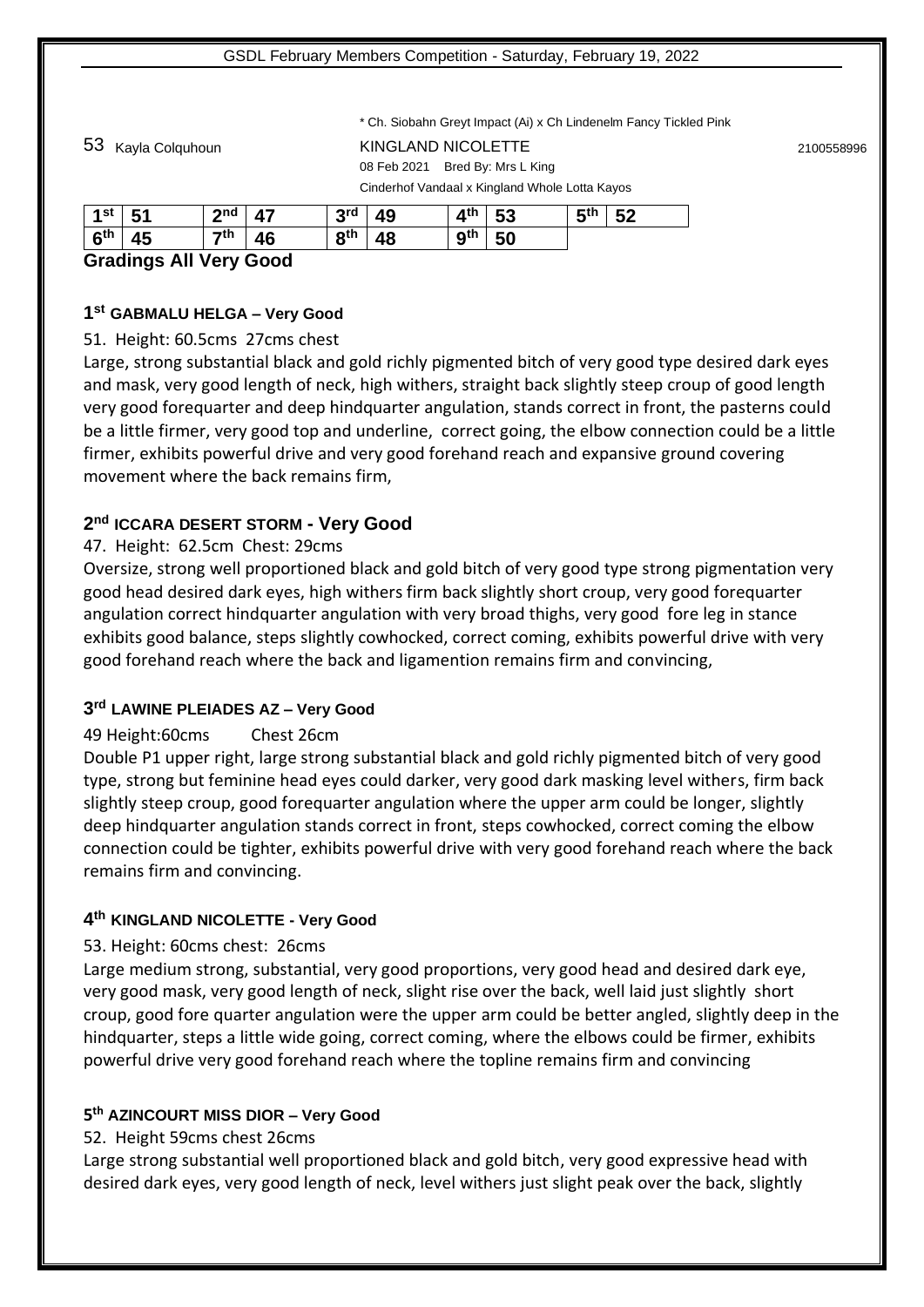short croup, high tailset, good forequarter angulation where the upper arm could be longer and better angled and deep hindquarter angulation, steps cowhocked, correct coming, exhibits very powerful drive with very good forehand reach where the back remains firm.

## **6 th BHUACHAILLE IN YOUR DREAMS – Very Good**

## 45. Height: 59ms Chest: 27cms

Large medium strong well proportioned well pigmented bitch of very good type, very good head dark eyes and dark mask, very good length of neck, level withers, firm back ,slightly short croup, good forequarter angulation where the upper arm could be longer and better angled very good hind quarter angulation, good broad upper thigh, steps slightly loose going, correct coming where the elbow connection could be a little tighter, exhibits powerful drive just slight restriction in the forehand back remains firm and convincing,

## **7 th BHUACHAILLE JAZMINAH – Very Good**

## 46 Height: 62cms Chest: 27cms

Oversize back and gold richly pigmented bitch of very good type very good head, dark masking level withers firm back, slightly steep croup, good forequarter angulation where the upper arm could be longer and better angled, very good hindquarter angulation, stands correct in front, the pasterns could be firmer, good fore and underchest development, very good top and underline, steps wide going and the hocks are loose, steps correct coming, exhibits powerful drive and good ground covering movement were the back remains firm.

## **8 th ALHELWA BELLA – Very Good**

## 48 Height:59cms Chest:27cms

Large strong well proportioned black and gold bitch of very good type very good head slightly wide set ears, good eye colour very good length of neck, level withers, firm straight back, the croup is slightly steep, good forequarter angulation good hindquarter angulation good length of foreleg good top and underline stands correct in front, steps correct going ,hocks could be just a little firmer correct coming, exhibits very good drive, slight restrictions in the forehand reach, the back remains firm and convincing.

## **9 th SUNDANEKA SCHNOOK – Very Good**

## 50. Height 59cms Chest: 27

Large medium strong slightly elongated black and gold bitch of good type, very feminine head with dark eyes and masking very good length of nek level ither firm back, slightly short croup good forequarter angulation where the upper arm could be longer and better laid stands correct in front, steps with loose hocks, steps correct going, exhibits powerful drive slight restrictions in the forehand the back remains firm.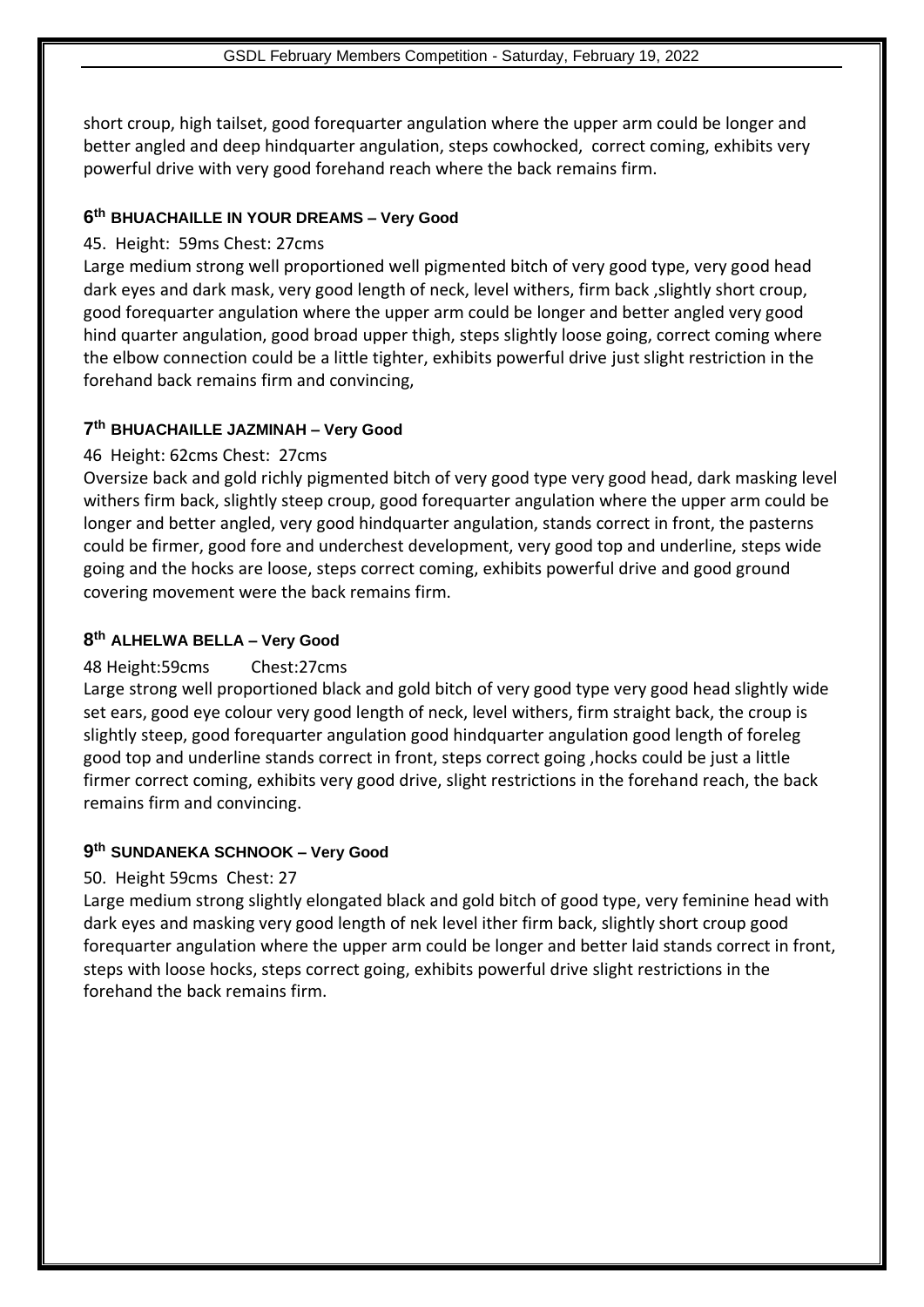| Class 5a                           | Intermediate Bitch                                       |            |
|------------------------------------|----------------------------------------------------------|------------|
| 54                                 | Miss J Bird Miss C Bird Miss K Leonard CH EROICA NOVA AZ | 5100116338 |
|                                    | 22 Dec 2019 Bred By: Miss K Leonard                      |            |
|                                    | Hornet Box Dog Ipo2 x Eroica Duchess Of York             |            |
| 55<br>R & M Hornick                | GABMALU FISKA AZ                                         | 2100532687 |
|                                    | 23 Dec 2019 Bred By: M & R Hornick                       |            |
|                                    | Cinderhof Vandaal x Gabmalu Cinda                        |            |
| 56<br><b>Thomas Devine</b>         | CONKASHA SOLAR DIVA AZ                                   | 2100534937 |
|                                    | 17 Feb 2020 Bred By: Thomas Devine                       |            |
|                                    | Sundaneka Notorious Thunda x Conkasha Ambers Spirit      |            |
|                                    | VAMASIS THE MAGE                                         | 2100540381 |
|                                    | 22 May 2020 Bred By: J Anderson                          |            |
|                                    | Sundaneka Huggy Bear x Solana Aussie Ofn Reign           |            |
| 1st<br>2 <sub>nd</sub><br>55<br>54 | 4 <sup>th</sup><br>3 <sup>rd</sup><br>56                 |            |

**Gradings: All Very Good**

## **1 st GABMALU FISKA AZ – Very Good**

#### 55. height 59cms 26cms chest

Large, strong substantial well proportioned well pigmented bitch of very good type strong but feminine head dark eyes and masking very good length of neck level withers firm straight back, good lay of croup, good forequarter angulation where the upper arm could be longer and better laid slightly deep hindquarter angulation, good broad upper thigh, stands correct in front. in stance exhibits much balance, the tail is a little long, moves a little wide going ,correct coming, exhibits powerful drive with very good free flowing forehand movement where the back remains firm and the ligamentation is convincing.

## **2 nd CH EROICA NOVA – Very Good**

#### 54. Height: 60.5cms chest: 28cms

Large strong substantial well constructed bitch, strongly pigmented, very expressive head with dark eyes and masking, slightly elegant in neck, level withers, firm back, slightly flat croup, good forequarter angulation where the upper arm could be better angled, slightly deep hindquarter angulation, stands correct in front, the pasterns could be firmer, in stance presents balance in proportions, steps cowhocked , the elbow connection could be firmer, exhibits powerful drive and very good forehand reach where the top line remains firm dry and convincing.

## **3 rd CONKASHA SOLAR DIVA AZ – Very Good**

#### 56 Height: 60.5 cms chest: 27cm

Large strong substantial bitch rightly pigments of very good type desired dark eye and masking slightly short in neck good withers, level back slightly steep short croup goof forequarter angulation which could be longer and better angled very good hindquarter angulation, strong broad thighs, stands correct in front, pasterns could be firmer, steps correct coming, cowhocked at rear, exhibits powerful drive, slight restrictions in the forehand reach where the back remains firm.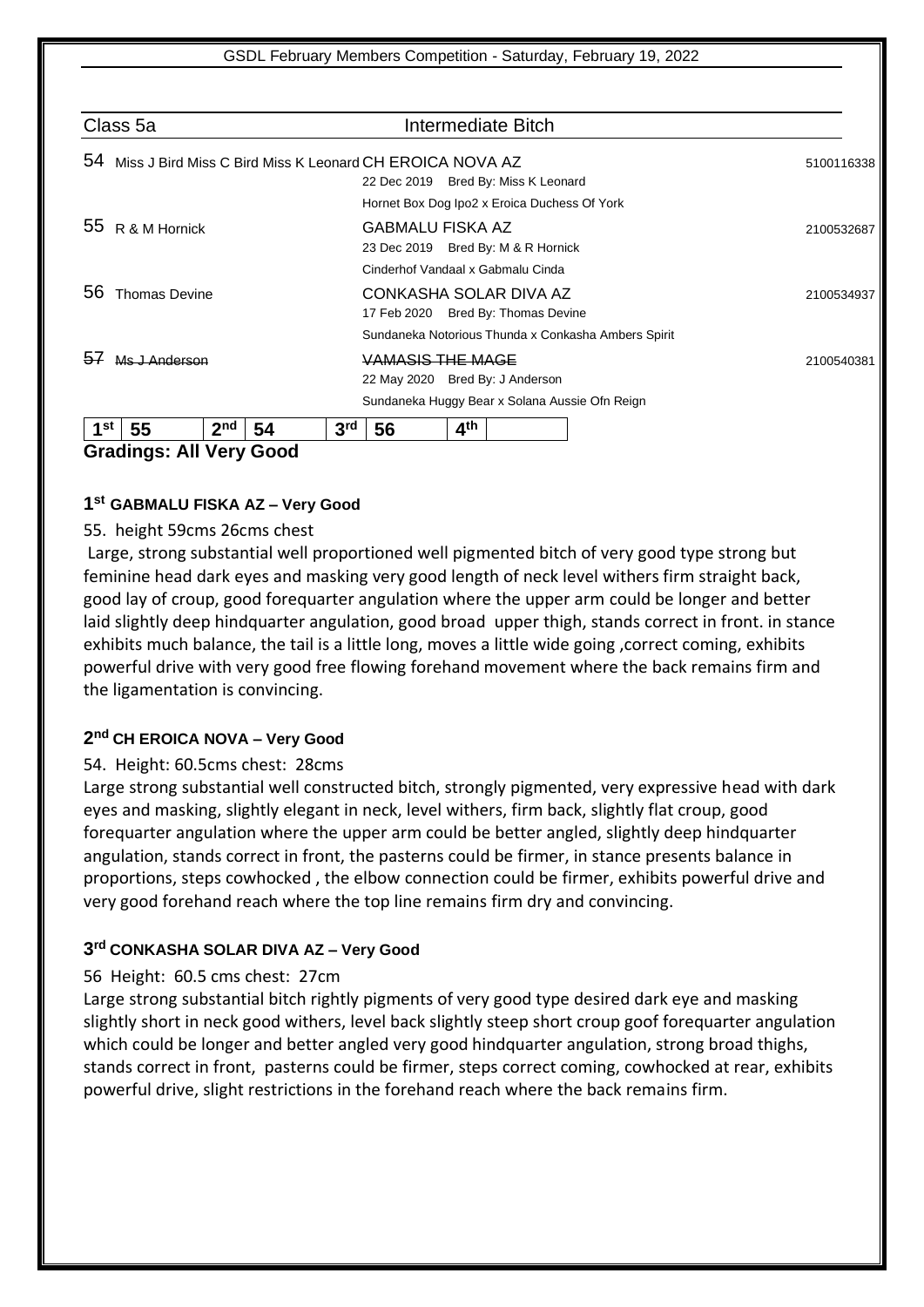|                                               | Class 11a                      |                 |                                                                               |                                                                                   |                                                                                       |                 | Open Bitch |                 |            |                                                                                      |            |
|-----------------------------------------------|--------------------------------|-----------------|-------------------------------------------------------------------------------|-----------------------------------------------------------------------------------|---------------------------------------------------------------------------------------|-----------------|------------|-----------------|------------|--------------------------------------------------------------------------------------|------------|
|                                               | 58 V Thornton                  |                 |                                                                               |                                                                                   | *ICCARA NATIONAL TREASURE AZ<br>6100107511<br>25 Sep 2017 Bred By: Mailatta/woollard  |                 |            |                 |            |                                                                                      |            |
|                                               |                                |                 |                                                                               |                                                                                   | Hasenway Major Tom x Kyoara Gracie                                                    |                 |            |                 |            |                                                                                      |            |
| 59<br>KG Johnson                              |                                |                 |                                                                               |                                                                                   | * CH DUCLIFFE A WINTERS TALE A Z<br>2100484709<br>Bred By: K G Johnson<br>14 Oct 2017 |                 |            |                 |            |                                                                                      |            |
|                                               |                                |                 |                                                                               |                                                                                   | Remember Az                                                                           |                 |            |                 |            | Ch Vablo Vom Osterberger-Land Ger.Ad.Ger.Bh.Ipo3(Imp Deu) x Ch Bramblegait Affair To |            |
| 60                                            | S & L Yates/C Shavler/J Cathie |                 |                                                                               | * <del>CRYTARA PINK SOX AZ</del><br>20 Nov 2017 Bred By: C Shayler                |                                                                                       |                 |            |                 |            | 2100487009                                                                           |            |
|                                               |                                |                 |                                                                               | Conbhairean Lauser (Uk) x Aust Ch. Kelinpark Icing On The Cake                    |                                                                                       |                 |            |                 |            |                                                                                      |            |
| 61                                            | Mr G D & Mrs K STEVENSON       |                 | *SUNDANEKA WHISTLING GYPSY AZ<br>28 Nov 2018 Bred By: MR GD & MRS K STEVENSON |                                                                                   |                                                                                       |                 |            |                 | 2100210082 |                                                                                      |            |
|                                               |                                |                 |                                                                               | *Ch. Vablo Vom Osterberger-Land Ipo3 (Imp. Deu) x *Sundaneka Tequila Sunrise(Iid) |                                                                                       |                 |            |                 |            |                                                                                      |            |
| 62                                            | K & Y Morton Yun               |                 |                                                                               |                                                                                   | *CH. SIOBAHN GREYT EXPECTATIONS<br>10 Jun 2019 Bred By: A & Y Yun                     |                 |            |                 |            |                                                                                      | 2100520916 |
|                                               |                                |                 |                                                                               | Eroica Catch Me If You Can x Vladimir Greyt Sensation                             |                                                                                       |                 |            |                 |            |                                                                                      |            |
| 63                                            | Mr B & D Houghton              |                 |                                                                               |                                                                                   | LETTLAND EPIC EDITION AZ BSC<br>27 Nov 2019 Bred By: Mr B & D Houghton                |                 |            |                 |            |                                                                                      | 4100329869 |
| Eroica Ice Ice Baby x Ch Beautrae Xtreme Envy |                                |                 |                                                                               |                                                                                   |                                                                                       |                 |            |                 |            |                                                                                      |            |
| 1 <sup>st</sup>                               | 62                             | 2 <sub>nd</sub> | 63                                                                            | 3 <sup>rd</sup>                                                                   | 58                                                                                    | 4 <sup>th</sup> | 59         | 5 <sup>th</sup> | 61         |                                                                                      |            |
| 6 <sup>th</sup>                               |                                |                 |                                                                               |                                                                                   |                                                                                       |                 |            |                 |            |                                                                                      |            |

## **Gradings All Excellent**

## **1 st \*CH. SIOBAHN GREYT EXPECTATIONS – Excellent**

## 62. Height 61cms chest: 28cms

Large strong substantial brood bitch, very good pigmentation, dark mask and desired dark eye, slight tipping of the ears, very good length of the neck , high withers, straight back, very good length and lay of croup, very good forequarter and slightly deep hindquarter angulation, in stance presents very good type and harmony, steps with loose hocks and correct coming, exhibits very good drive and fore hand reach transmitted through a firm back.

## **2 nd \* LETTLAND EPIC EDITION AZ - Excellent**

## 63. Height: 59cms chest 28

Large strong substantial well proportioned strongly pigmented bitch of very good type very good head, desired dark eyes and masking ,slightly short neck, level withers, straight back, good croup very good forequarter where the upper arm could be longer and better laid, slightly deep hindquarter angulation with broad thighs, stands correct in front, the pasterns should be firmer, in stance exhibits good proportions, steps a little loose going and the elbow connection could be a little firmer, exhibits powerful drive and very good forehand reach where the back remains firm and the ligamentation is convincing.

## **3 rd** \***ICCARA NATIONAL TREASURE AZ - Excellent**

## 58. Height: 61.5cms chest 29cms

Double pi upper left and right and double p1 lower left and right

Very large strong and substantial bitch of very good type, strong pigmentation, very good head with desired dark eye, good length of neck, stands correct in front, very good fore quarter angulation,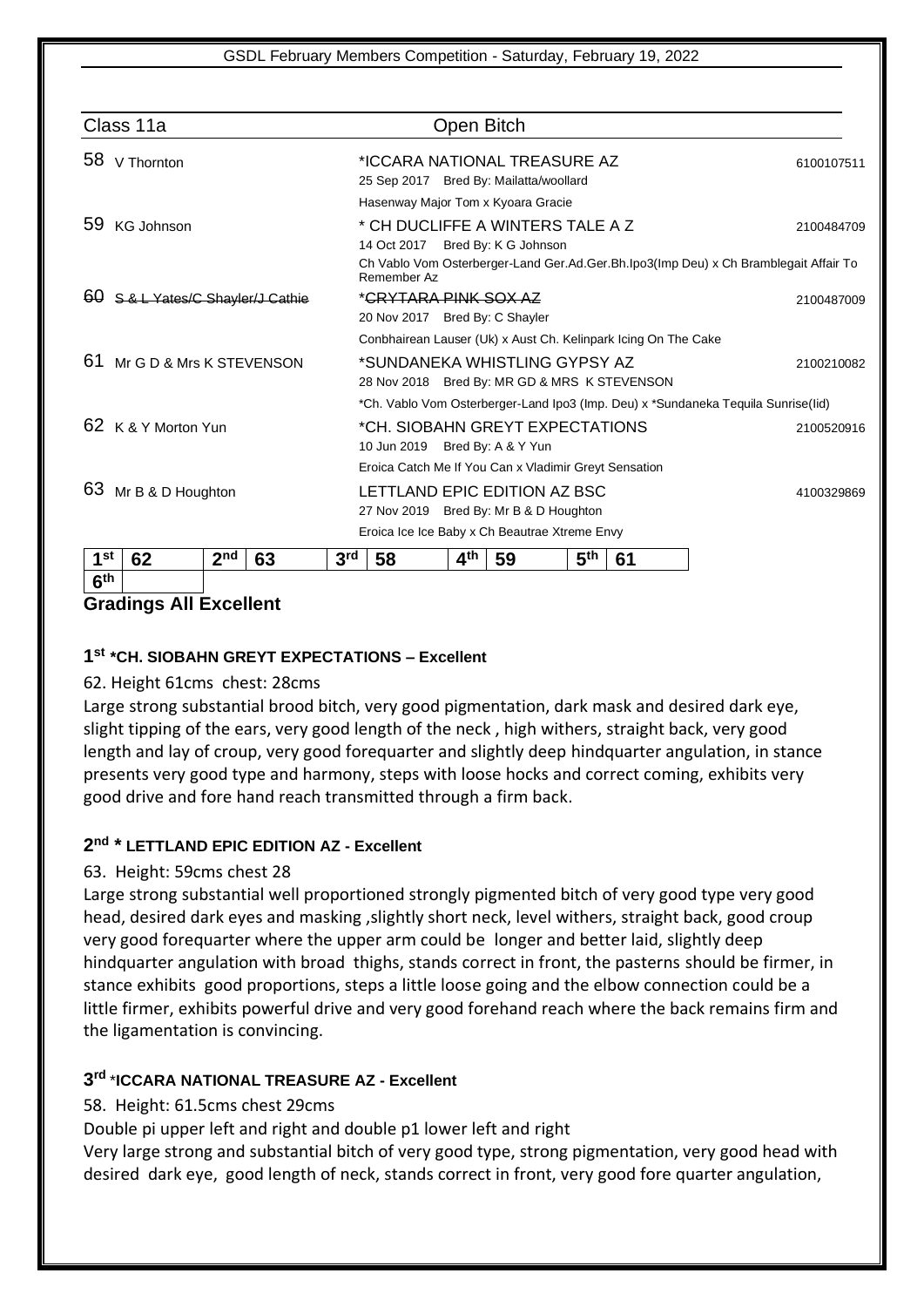upper arm should be better angled, deep hindquarter, broad upper thigh, good top and underline, steps slightly loose behind correct coming, exhibits very good drive however falls slightly on the forehand the back remain firm and dry.

## **4 th** \* **CH DUCLIFFE A WINTERS TALE A Z - Excellent**

## 59. Height: 61cms chest: 28CM

Very large, strong substantial brood type, very good strong pigmentation, very good strong but feminine head with desired dark eye, very good length of neck, level withers, straight back, the croup is slightly flat, good forequarter angulation the upper arm could be longer and better laid, very good hindquarter angulation with strong broad thighs, stands correct in front, in stance exhibits very good overall balance, steps loose going with a slight curve of the tail, correct coming where the elbows could be tighter exhibits powerful drive however drops the wither line in movement and has slight restrictions in the forehand reach, the back remains firm and convincing

## **5 th \*SUNDANEKA WHISTLING GYPSY AZ - Excellent**

## 61. Height: 56cms chest: 25cms

Medium size strong substantial very good pigmentation, good feminine head, ideally the lower jaw could be little stronger, slightly erect neck carriage, firm straight back, good forequarter angulation where the upper arm could be longer and better angled slightly deep hindquarter, good broad upper thighs, stands correct in front, slightly long tail, steps with loose hocks and correct coming, exhibits powerful drive with slight restrictions in the forehand reach the back remains firm and convincing.

## **Best Bitch 62 Res 55**

# **Best Bitch: \*CH. Siobahn Greyt Expectations Res Best Bitch: Gabmalu Fiska**

| <b>German Shepherd Dog (Stock Coat)</b>                                 |                                                                                                                                                                                                                                              |
|-------------------------------------------------------------------------|----------------------------------------------------------------------------------------------------------------------------------------------------------------------------------------------------------------------------------------------|
| <b>Baby Puppy Dog</b>                                                   |                                                                                                                                                                                                                                              |
| <b>FREEVALE WATCHMAN</b><br>Bred By: M&C Morris<br>03 Oct 2021          | 2100573157                                                                                                                                                                                                                                   |
| <b>JAKNELL MASTERS APPRENTICE</b><br>Bred By: A & J Kada<br>19 Oct 2021 | 2100577319                                                                                                                                                                                                                                   |
| <b>JAKNELL BOMBSHELL</b><br>11 Nov 2021 Bred By: A & J Kada             | 2100577419                                                                                                                                                                                                                                   |
|                                                                         |                                                                                                                                                                                                                                              |
|                                                                         |                                                                                                                                                                                                                                              |
|                                                                         | *Laiko Vom Huhnegrab (Imp Deu) Hd/Ed x Ch Freevale For Arts Sake<br>Ch Jaknell Coz Im Tnt Az x Jaknell Patience Is A Virtue<br>Chili Della Valcuvia x Jaknell Love Bomb<br>3 <sup>rd</sup><br>65<br>64<br><b>Gradings All Very Promising</b> |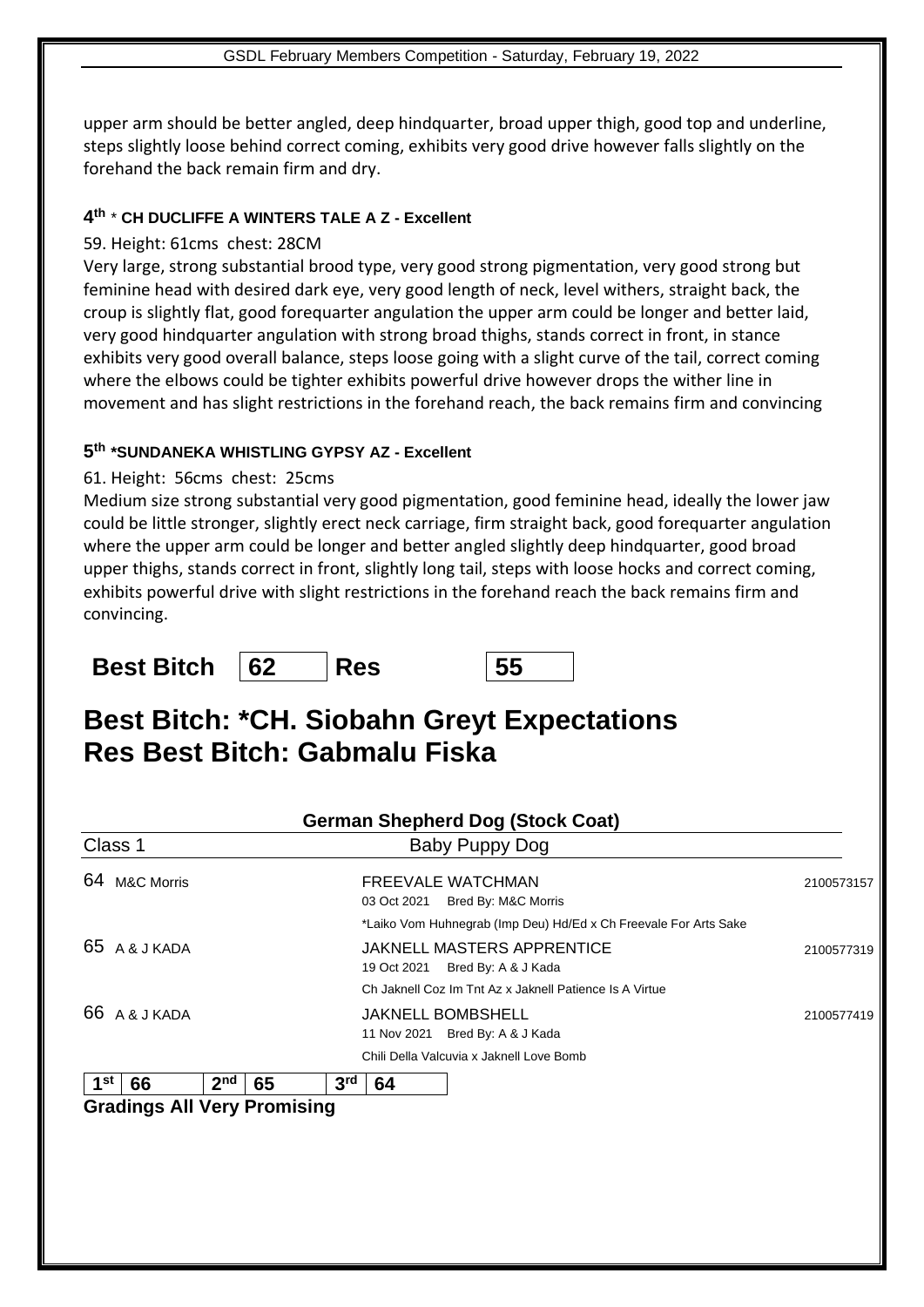| Class 3                         | Puppy Dog                                                                |            |
|---------------------------------|--------------------------------------------------------------------------|------------|
| 67<br>Cathie, Zimmerle, Knuckey | <b>FREINHAUF PREDAATOR</b><br>Bred By: K, R and C Knuckey<br>21 Feb 2021 | 6100128636 |
|                                 | Chili Della Valcuvia x Freinhauf Havoc                                   |            |
| 68<br>Jacqueline Redmond        | KOMATZLI ELINKY MERLIN<br>Bred By: Jacqueline Redmond<br>27 Apr 2021     | 4100355693 |
|                                 | Macho Vom Lamorak Imp Due x Komatzu Back In Barack                       |            |
| 2 <sub>nd</sub><br>1st<br>67    |                                                                          |            |
| <b>Grading: Very Promising</b>  |                                                                          |            |

| Class 4                                  | Junior Dog                                                               |            |
|------------------------------------------|--------------------------------------------------------------------------|------------|
| 69<br>Mr John P Hugo                     | <b>CINDERHOF RAFFAA</b><br>05 Oct 2020<br>Bred By: Miss J Cathie         | 2100549970 |
|                                          | Chili Della Valcuvia x Vanland Ava                                       |            |
| 70<br>Lyn Gregor                         | KELINPARK U ARE MAVERICK<br>04 Dec 2020 Bred By: L A Gregor              | 2100553929 |
|                                          | *Chili Della Valcuvia (Imp Uk) x *Kelinpark Nutella Az                   |            |
| G & K Gregory                            | <u>GLENBALA PERFECT DYNAMO</u><br>06 Dec 2020 Bred By: G & K Gregory     | 2100554675 |
|                                          | *Django Vom Team Panoniansee 'A' Ed x Glenbala Perfectly Vibrant 'A' 'Z' |            |
| MR G D & MRS K STEVENSON<br>72           | SUNDANEKA RADIANT HERO<br>12 Dec 2020 Bred By: MR G D & MRS K STEVENSON  | 2100553918 |
|                                          | *Pirlo Von Arminius (Imp Deu) Igp3 x *Sundaneka Tequila Sunrise (Iid) Az |            |
| 73<br>Julie Delriego                     | PAMAKAY YAHOO SERIOUS<br>18 Jan 2021<br>Bred By: Julie Delriego          | 2100556630 |
|                                          | *Jaci's Style Einstein Az x *Pamakay Fortuna Az                          |            |
| 2 <sub>nd</sub><br>4 St<br>69<br>70<br>. | 4 <sup>th</sup><br>5 <sup>th</sup><br>3 <sup>rd</sup><br>72              |            |

**Gradings: All Very Good**

## **1 st CINDERHOF RAFFAA – Very Good**

## 69. Height – 65cm Chest – 28.5cm

Large, strong, well pigmented dog of very good type and masculinity. Excellent head, desired dark eye and dark mask. Very expressive, full of vitality, slightly elongated, balanced proportions. Very good length of neck, high wither, firm back, slightly short croup. Very good fore quarter, slightly deep hindquarter angulation, broad upper thigh, stands not quiet correct in front. Pasterns could be firmer. Very good sequence of steps. Praiseworthy length of foreleg.

In stance exhibits very good balance. Steps correct going, steps correct in front. Exhibits powerful drive with very good forehand reach and very good ground covering movement, where the back remains firm and dry and the back ligamentation is convincing.

## **2 nd KELINPARK U ARE MAVERICK – Very Good**

## 70. Height - 65.5cm Chest – 27cm

Very large, medium strong, well proportioned black & gold richly pigmented dog of very good type, very good head, desired dark eye and masking, good length of neck, high withers, firm straight back, good lay of croup, deep hindquarter angulation. Stands correct in front, very good chest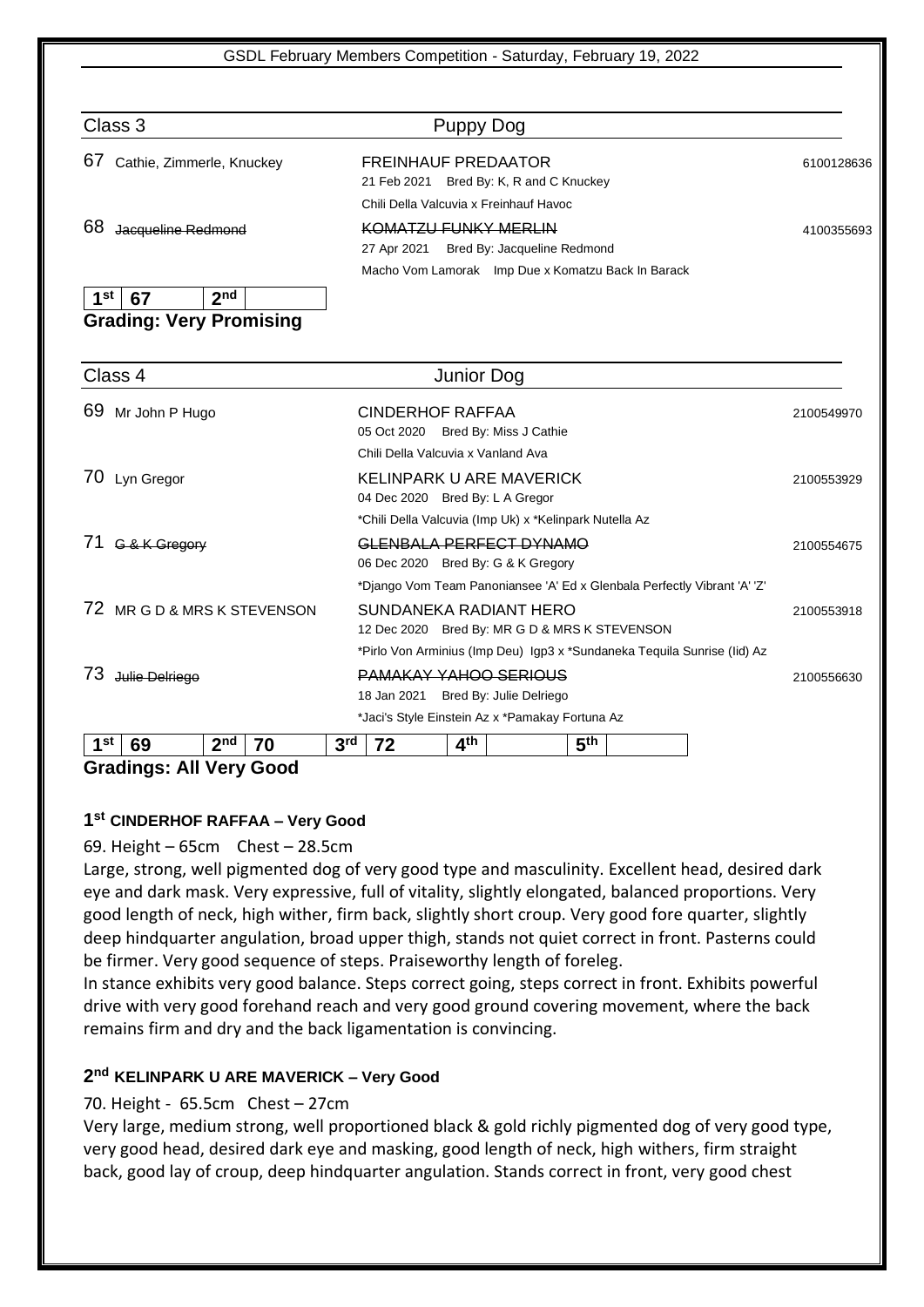proportions. In stance presents very good balance. Steps wide going, hocks are loose, correct coming. Exhibits powerful drive with very good forehand reach and very good ground covering movement, the topline remains firm and the ligamentation is convincing.

## **3 rd SUNDANEKA RADIANT HERO – Very Good**

## 72. Height – 64.5cm Chest – 31.5cm

Above medium size, medium strong slightly elongated masculine dog of very good type and good pigment. Strong masculine head with desired dark eye, correct ear placement. Good length of neck, level wither, straight back, good length of croup, very good length of foreleg, stands straight in front. Slightly deep hindquarter angulation. Good chest proportions. Loose hocks, steps correct coming. Exhibits powerful drive and good forehand reach. Overall dry and firm.

| Class 5                             | Intermediate Dog                                                           |            |
|-------------------------------------|----------------------------------------------------------------------------|------------|
| 74<br>Leeanne Lynch                 | CINDERHOF TREVILAT HANVANTAA AZ<br>27 May 2019 Bred By: L Lynch & J Cathie | 2100520971 |
|                                     | Freinhauf Hannibal x Seigen Peggys Charlee                                 |            |
| 75<br>Wayne & Teresa Curry          | * SHEZNOVA LUCA AZ<br>14 Nov 2019 Bred By: Wayne & Teresa Curry            | 2100530166 |
|                                     | Djambo Vom Fichtenschlag x Sheznova Sunkisst Az                            |            |
| 76<br><b>Thomas Devine</b>          | CONKASHA DESERT ROCKET AZ<br>05 Dec 2019 Bred By: Thomas Devine            | 2100530446 |
|                                     | Asterhund Ozzie Anzac x Conkasha Wild Dancer                               |            |
| <u>A &amp; I KADA</u>               | <b>JAKNELL VIRTUOSO</b><br>16 May 2020 Bred By: A & J Kada                 | 2100544384 |
|                                     | Dingo Di Casa Mary x *Jaknell Patience Is A Virtue Az                      |            |
| 2 <sub>nd</sub><br>75<br>l St<br>74 | 4 <sup>th</sup><br>3 <sup>rd</sup><br>76                                   |            |

## **Gradings: All Very Good**

## **1 st \* SHEZNOVA LUCA AZ – Very Good**

75. Height – 65cm Chest – 29cm

Large, slightly elongated black & gold masculine dog with very good head, good expression, dark mask and desired dark eye. Exhibits high wither, firm straight back, good lay of croup, slightly steep, very good fore quarter angulation, upper arm should be better angled, very good hindquarter angulation. Praiseworthy length of foreleg stands correct in front. Stands with very good balance and proportions. Slightly long tail with curvature. Steps with loose hocks going, correct coming. Exhibits powerful drive, transmitted with very good forehand reach and good drive, top-line remains firm and ligamentation is convincing.

## **2 nd CINDERHOF TREVII AT HANVANTAA AZ – Very Good**

74. Height - 66cm Chest – 30cm

Very large, standing on the limit of size. Medium strong, slightly elongated, black & gold dog of good pleasing type. Very good head, desired dark eye, dark mask. Slightly short neck, good withers, firm back, good lay but slightly short croup, good forequarter angulation, the upper arm could be longer and better angled, slightly deep hindquarter angulation. Very good length of foreleg stands correct in front, pasterns could be firmer. Steps a little wide going, correct coming. Exhibits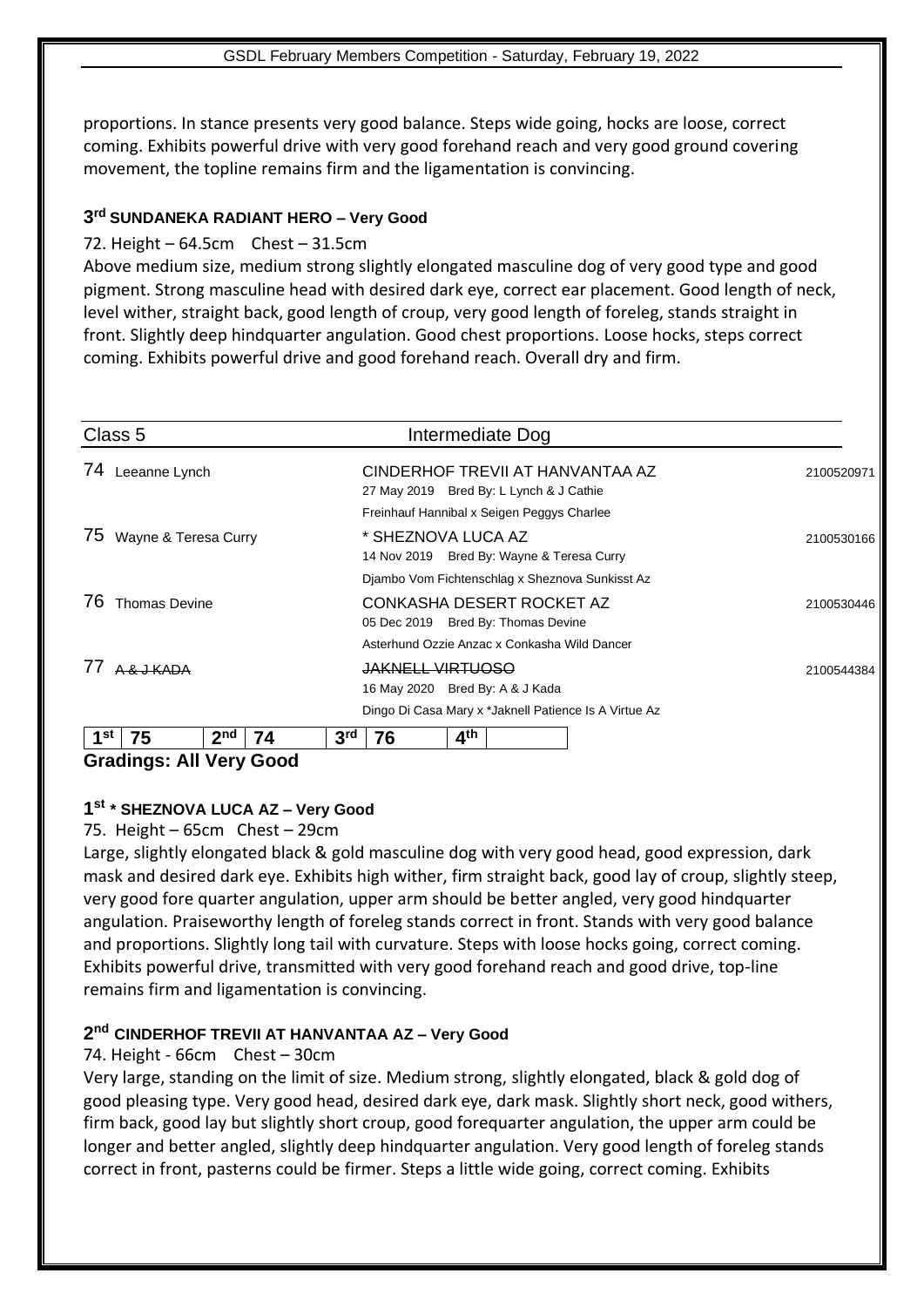powerful drive, slight restrictions in the forehand reach, loses his wither line during movement, back remains firm.

## **3 rd CONKASHA DESERT ROCKET AZ – Very Good**

76. Height – 63cm Chest – 29cm

Medium size, medium strong, substantial dog of very good type. Very good head and expression, underjaw could be stronger, very good ear placement, desired dark eye, dark masking, very good length of neck. Level wither, firm straight back, Slightly short steep croup, tail set slightly high. Forequarter angulation, angle of the upper arm could be longer, very good hindquarter angulation. Avery good length of foreleg. Stands correct in front, pasterns could be firmer. Steps with loose hocks, elbow connection is good, steps correct coming. Exhibits powerful drive, the reach is restricted, the topline remains firm during movement, the ligamentation is convincing.

| Class 11                                                     | Open Dog                                                                          |            |
|--------------------------------------------------------------|-----------------------------------------------------------------------------------|------------|
| Ms K F Graham & Mr B Adams<br>78                             | *OLYMP VOM LARCHENHAIN (IMP DEU)<br>Bred By: Herr Vincent Buss<br>07 Oct 2016     | SZ2330484  |
|                                                              | *Irone Du Clos De Patmisand x *Havanna Vom Larchenhain                            |            |
| 79<br>Deb Martin                                             | *CH. SHARDON ULTIMATE FORCE AZ                                                    | 2100475716 |
|                                                              | 19 May 2017 Bred By: Mrs D Bryant                                                 |            |
|                                                              | Arkon Vom Alternberger Land (Imp Deu) x Shardon Tranquility                       |            |
| 80<br>Ms K F Graham                                          | *KHAYEM REVELATION E.T. AZ<br>01 Aug 2017 Bred By: Ms K F McGregor                | 2100480150 |
|                                                              | *Labo Vom Schollweiher (Imp Deu) x *Khayem Je Ne Sais Quoi Az                     |            |
| 81<br>N & M Kirkham                                          | *NIKOBISHUNDE HAAKON AZ<br>01 Feb 2018 Bred By: N & M Kirkham                     | 2100491343 |
|                                                              | Va Djambo Vom Fichenschlag x *Ch Nikobishunde Auspicious Amelia Az Bscl 1         |            |
| 82<br>Mr. Jeffrey Mark RAPLEY                                | *CH. SHEZNOVA DJANGO 'A' 'Z'<br>01 Aug 2018 Bred By: W and T CURRY                | 2100502751 |
|                                                              | Va Djambo Vom Fichtenschlag (Imp Deu) x Sheznova Starkisst 'A' 'Z'                |            |
| 83<br><b>M&amp;C Morris</b>                                  | *LAIKO VOM HUHNEGRAB HD/ED (IMP GMY)                                              | SZ2350837  |
|                                                              | 13 Nov 2018 Bred By: Huhnegrab knls                                               |            |
|                                                              | *Sastor Vom Huhnegrab Ipo3 Hd/Ed x *Wieka Vom Team Huhnegrab Ipo1 Hd/Ed           |            |
| Mr G D & Mrs K STEVENSON, J<br>84<br>STEVENSON, J MARTELOSSI | *SUNDANEKA WHISKEY COBBLER AZ<br>28 Nov 2018 Bred By: MR GD & MRS K STEVENSON     | 2100510080 |
|                                                              | *Ch. Vablo Vom Osterberger-Land Ipo3 (Imp. Deu) x *Sundaneka Tequila Sunrise(lid) |            |
| 2 <sub>nd</sub><br>1st<br><b>81</b><br>82                    | ⊿th<br>Fth<br>3rd<br><b>78</b><br>- 80<br>$\mathbf{A}$                            |            |

| 1st                     |  | າກd | o٥<br>0Z | 2rd<br>÷ |  | <b>Ath</b> | 80 | <b>Eth</b><br>- 1 | 84 |  |
|-------------------------|--|-----|----------|----------|--|------------|----|-------------------|----|--|
| $c$ th                  |  | ァth |          |          |  |            |    |                   |    |  |
| Gradings: All Eveallant |  |     |          |          |  |            |    |                   |    |  |

## **Gradings: All Excellent**

## **1 st** \***NIKOBISHUNDE HAAKON AZ - Excellent**

#### 81. 64.5cms chest 29.5cms

Over medium size, strong, substantial masculine dog black and gold with good pigmentation, very good head and desired dark eye and mask, slightly short neck, level wither, slight peak over the backline, good lay of croup, good fore quarter angulation where the upper arm could be longer and better angled good broad thighs, stands correct in front, the pasterns could be firmer, long tail,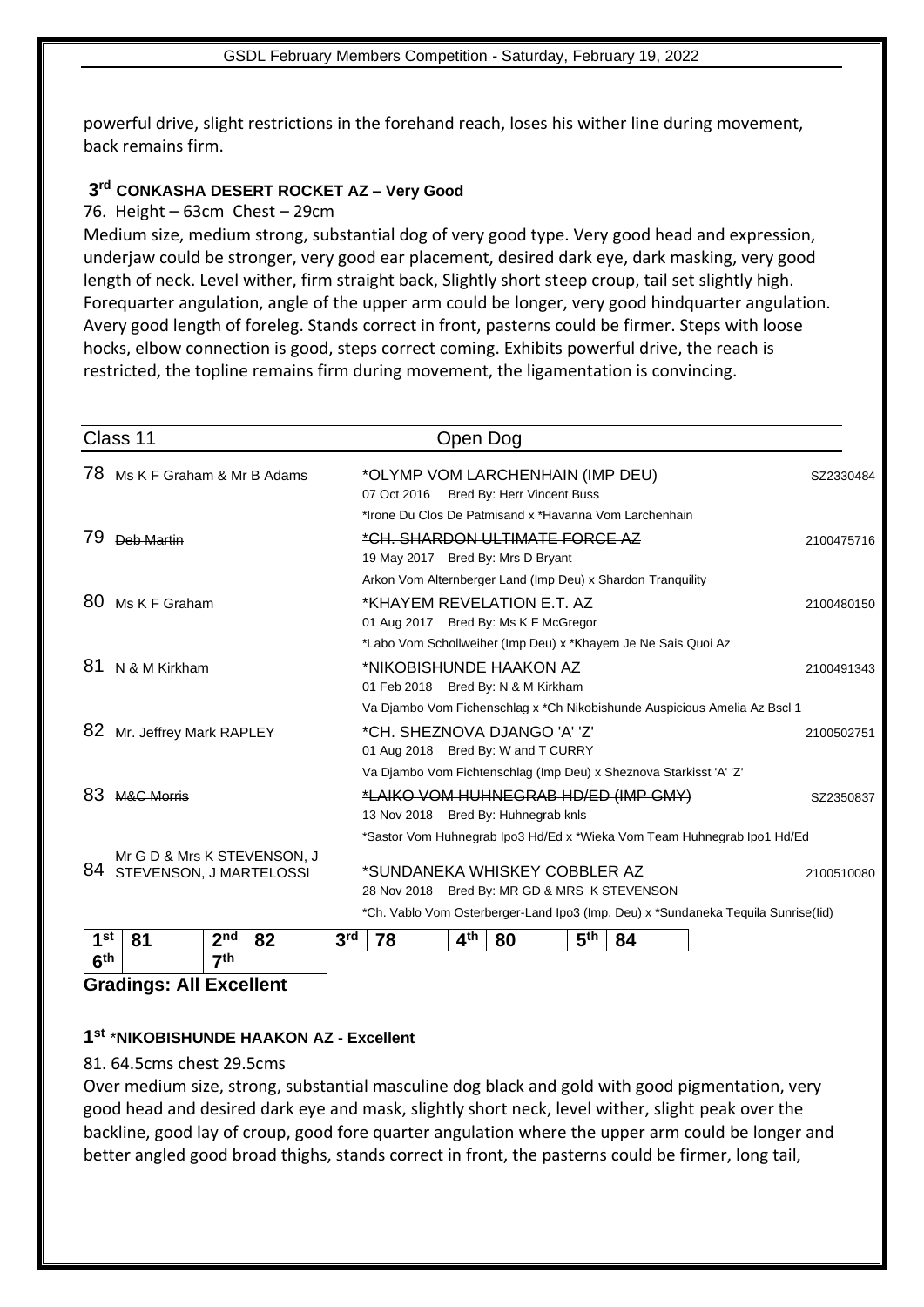hocks could be a little firmer steps correct coming, exhibits powerful drive with good reach however drops his wither line in movement the back remains firm.

## **2 nd \* CH. SHEZNOVA DJANGO 'A' 'Z' - Excellent**

#### 82. height 64cm chest 29cms

Over medium size strong and substantial very good masculine head with desired dark eye and dark mask, good length of neck level withers straight back, slightly short croup good forequarter angulation, slightly deep in hind quarter angulation, stands correct in front, pasterns could be firmer, in stance presents an overall picture of harmony, slightly loose hocks, steps a little wide coming and flicks the right wrist, he exhibits powerful drive with very good extension of the forehand and very good ground covering gait where the back remains firm and the ligamentation convincing.

## **3 rd \*OLYMP VOM LARCHENHAIN (IMP DEU) - Excellent**

#### 78 Height: 64.5 cms chest 29cms

Over medium size, strong substantial well proportioned richly pigmented masculine dog, very good type ,dark eyes and masking, very good length of neck level withers, firm back, good lay of croup just slightly short, very good fore quarter, the upper arm could be slightly better angled, deep hindquarter angulation, stands correct in front, good length and lay of croup, correct coming and going exhibits powerful drive with very good forehand reach where the back remain firm.

## **4 th \*KHAYEM REVELATION E.T. AZ - Excellent**

#### 80. Height 63 chest 29.5cms

Medium size medium strong substantial masculine dog of very good type very good pigmentation very good head expressive dark eyes and dark mask very good forequarter angulation where the upper arm could be longer and better angled, slightly deep in hindquarter angulation, stands correct in front, the pasterns could be firmer, the croup is just slightly short and high tail set, in stance exhibits overall balance, the hocks are slightly loose the elbows could be slightly firmer, he exhibits powerful drive just slightly hackney in the forehand reach where the back remains firm.

#### **5 th \*SUNDANEKA WHISKEY COBBLER AZ - Excellent**

#### 84. Height 65.5 chest 31cms

Over medium size, strong, substantial masculine dog of good balance, very good head, desired dark eye, expressive, the neck could be longer, level withers slight peak over the back , slightly steep croup, good forequarter angulation where the upper arm could be longer and better angled, very good length of foreleg, stands correct in front the pasterns could be firmer, steps cowhocked, the elbows should be tighter, exhibits very good drive however falls slightly on the forehand, where the back and ligamentation remains convincing.

**Best Dog 75 Res** 81

# **Best Dog: \*Sheznova Luca Res Best Dog: \*Nikobishunde Haakon**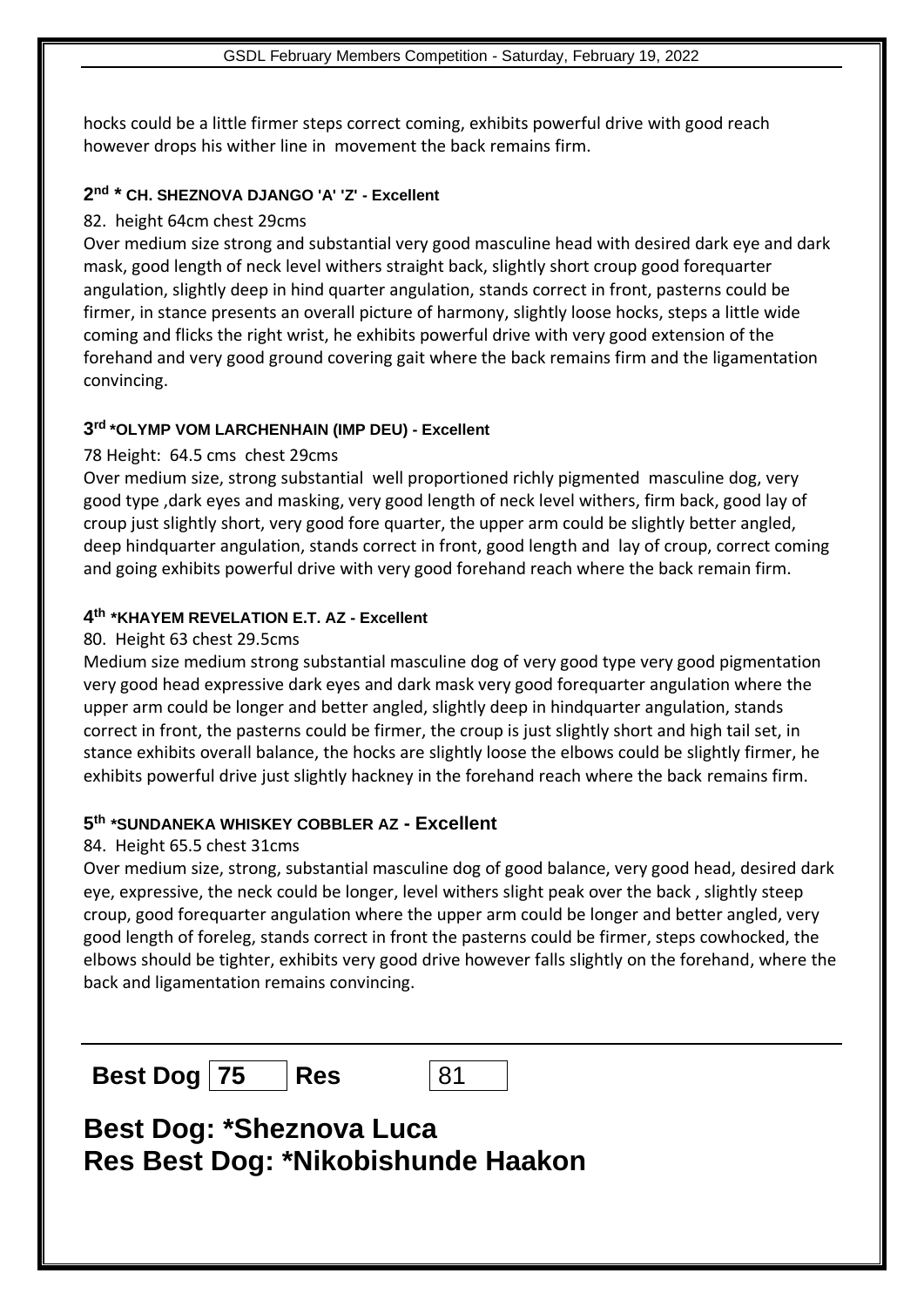| Class 1                                        | Baby Puppy Dog                                                                              |            |
|------------------------------------------------|---------------------------------------------------------------------------------------------|------------|
| 85 C. Shayler, R&D Tatham, K Griffis           | STOBAR KOZTYA<br>06 Nov 2021 Bred By: Stobar Kennels                                        | 3003000520 |
|                                                | Chili Del Valcuvia x Stobar Fenela                                                          |            |
| 86 A & J KADA                                  | JAKNELL MR BOMBASTIC                                                                        | 2100577418 |
|                                                | 11 Nov 2021 Bred By: A & J Kada                                                             |            |
|                                                | Chili Della Valcuvia x Jaknell Love Bomb                                                    |            |
| 1 <sup>st</sup><br>2 <sub>nd</sub><br>86<br>85 |                                                                                             |            |
| <b>Gradings: All Very Promising</b>            |                                                                                             |            |
|                                                |                                                                                             |            |
| Class 2                                        | Minor Puppy Dog                                                                             |            |
| 87 Kayla Colquhoun                             | RIMERINI MOVES LIKE JAGGER (AI)                                                             | 2100569086 |
|                                                | 09 Jul 2021<br>Bred By: Megan Porter                                                        |            |
|                                                | Wunderstern Elmezzi (Imp Ltu) x Rimerini Distinct Beauty                                    |            |
| 1 <sup>st</sup><br>87                          |                                                                                             |            |
| <b>Gradings: Very Promising</b>                |                                                                                             |            |
| Class 3                                        | Puppy Dog                                                                                   |            |
| 88<br>MR GD & MRS K STEVENSON                  | SUNDANEKA DASCHA                                                                            | 2100564367 |
|                                                | 13 May 2021 Bred By: MR G D & MRS K STEVENSON                                               |            |
|                                                | *Pirlo Von Arminius (Imp Deu) Igp3 x *Sundaneka Poscas Protege                              |            |
|                                                |                                                                                             |            |
| 1 <sup>st</sup><br>88                          |                                                                                             |            |
| <b>Gradings: Very Promising</b>                |                                                                                             |            |
| Class 5                                        | Intermediate Dog                                                                            |            |
|                                                | LETTLAND DUKE AZ BSC                                                                        |            |
| 89 Mr B & D Houghton                           | 07 Jun 2019 Bred By: Mr B & D Houghton                                                      | 4100322489 |
|                                                | Grisu Vom Frankengold x Lettland Althea Bright Sky Az Bsc                                   |            |
| 90 Lorraine King                               | *KINGLAND JESTER AZ                                                                         | 2100524175 |
|                                                | 30 Jun 2019 Bred By: Lorraine King<br>*Cinderhof Vandaal Az x Kingland Whole Lotta Kayos Az |            |

## **1 st** \***KINGLAND JESTER AZ – Very Good**

90 Height 64cms chest 29cms

Medium size strong substantial well pigmented masculine dog of very good type dark eyes, short neck, level withers, level back, steep croup, good fore quarter angulation where the upper arm could be longer and better angled, good hindquarter angulation, stands correct in front, with good over and underline, steps with slightly loose hocks, correct in front, strong hindquarter drive with restricted forehand reach where the back remains firm.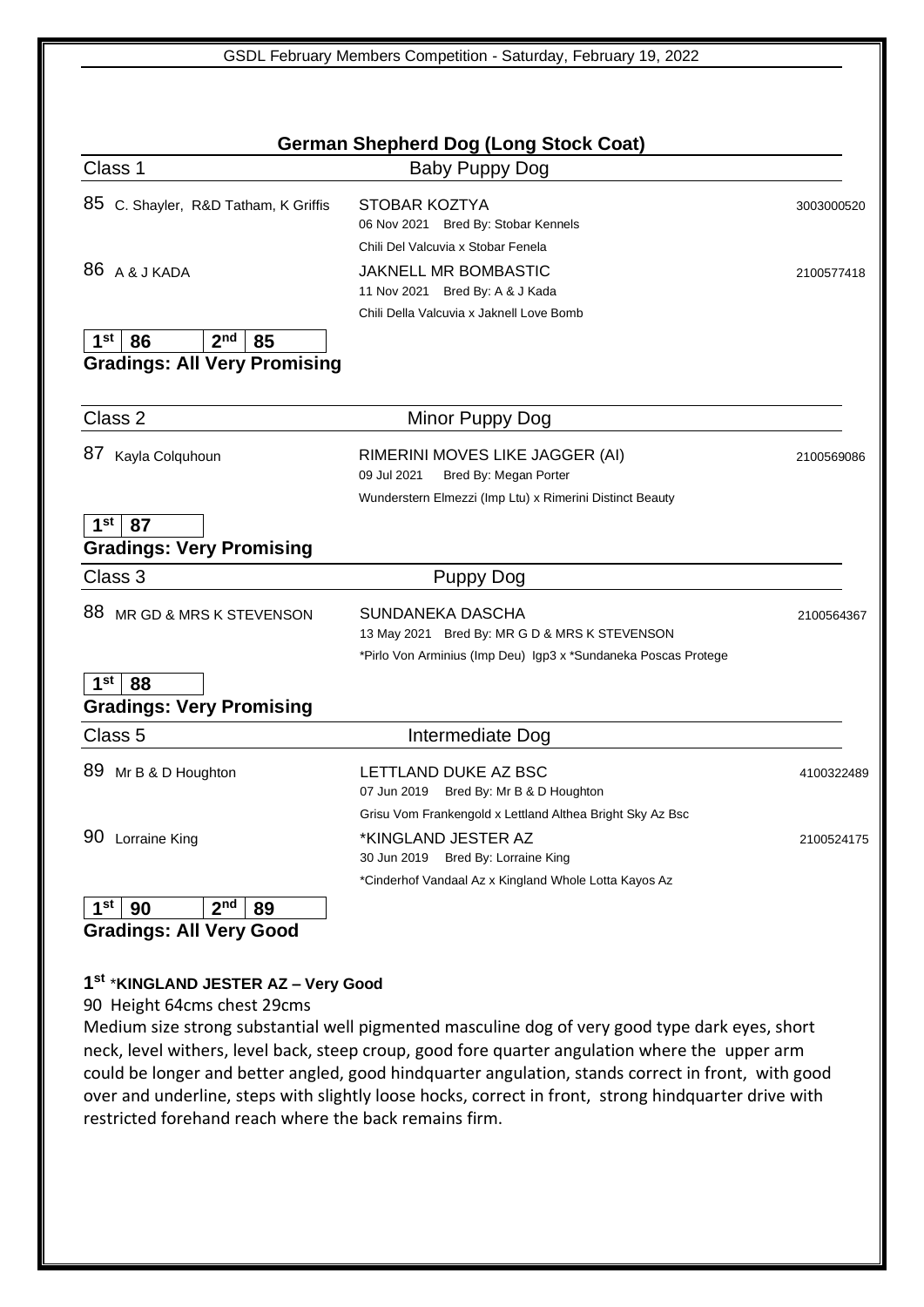## **2 nd \* LETTLAND DUKE AZ**

#### 89. Height: 62cms chest: 29cms

Under medium size, strong substantial slightly elongated dog of good substance and very good pigmentation, very expressive head, masculine, the eye could be darker, dark mask, slightly elegant neck, level withers level back, slightly short croup, good forequarter angulation where the upper could be better angled, good hind angulation with broad thighs, stands correct in front with very open pasterns, steps wide going and loose in hocks, correct coming, very good drive with slight restrictions in the forehand, firm back in movement.

|                                    | Class 11                                       |                 |    |                 |                                                                                                                            | Open Dog        |                                                                                                                         |                 |  |                                                                       |            |  |
|------------------------------------|------------------------------------------------|-----------------|----|-----------------|----------------------------------------------------------------------------------------------------------------------------|-----------------|-------------------------------------------------------------------------------------------------------------------------|-----------------|--|-----------------------------------------------------------------------|------------|--|
| 91                                 | MR GD & MRS K STEVENSON & DR<br><b>S YATES</b> |                 |    |                 | *SUNDANEKA ALMANDIN A Z<br>08 Oct 2016 Bred By: MR GD & MRS K STEVENSON                                                    |                 |                                                                                                                         |                 |  |                                                                       |            |  |
| 92                                 | R Hornick                                      |                 |    |                 | Ch. Vablo Vom Osterberger-Land x Sundaneka Bella Donte<br>*CINDERHOF VANDAAL AZ<br>20 May 2017 Bred By: L Lynch & J Cathie |                 |                                                                                                                         |                 |  |                                                                       |            |  |
| 93                                 | MR G HYDE and MRS C HYDE                       |                 |    |                 | Conbhairean Freddie x Freemont Hot Stuff<br>KUIRAU ORLANDO<br>21 Dec 2017 Bred By: Mr PG AND Mrs DM Murray                 |                 |                                                                                                                         |                 |  |                                                                       |            |  |
|                                    | Me LAnderson                                   |                 |    |                 | SUNDANEKA SHICCO                                                                                                           |                 | Djambo Vom Fichtenschlag(Imp Deu) x Kuirau Chakira<br>28 Mar 2018 Bred By: G k Stevenson                                |                 |  |                                                                       | 2100495035 |  |
| 95                                 | Patricia Smith                                 |                 |    |                 | <b>BHUACHAILLE EVANDER</b>                                                                                                 |                 | 09 Aug 2018 Bred By: Patricia Smith                                                                                     |                 |  | Ch. Vablo Vom Osterberger-Land (Imp Gmy) x V Sundaneka Bella Donte Az | 2100503108 |  |
| 96                                 | Mr B & D Houghton                              |                 |    |                 |                                                                                                                            |                 | Siobahn Greyt Impact x Bhuachaille Xhibitionist<br>LETTLAND FLINT (AI) AZ BSC<br>02 Feb 2020 Bred By: Mr B & D Houghton |                 |  |                                                                       | 4100333569 |  |
|                                    |                                                |                 |    |                 |                                                                                                                            |                 | Wunderstern Elmezzi x Lettland Althea Bright Sky                                                                        |                 |  |                                                                       |            |  |
| 1 <sup>st</sup><br>6 <sup>th</sup> | 96                                             | 2 <sub>nd</sub> | 93 | 3 <sup>rd</sup> | 92                                                                                                                         | 4 <sup>th</sup> | 91                                                                                                                      | 5 <sup>th</sup> |  |                                                                       |            |  |

## **Gradings – All Excellent**

## **1 st \*LETTLAND FLINT (AI) AZ. - Excellent**

## 96. Height 66.5cms chest 28cm

Oversize, black and gold, well proportioned harmoniously constructed dog, masculine head, desired dark eye, good length of neck, high withers, firm back, very good length and lay of croup, very good fore and under chest development, very good fore and correct hindquarter, stands correct in front, in stance exhibits excellent proportions, with very good top and under line. steps correct coming and going, exhibits powerful drive transmitted through a firm back, very good forehand reach and covers the ground and maintains a very good top line and is firm and dry with very good ligamentation.

## **2 nd KUIRAU ORLANDO - Excellent**

## 93. Height: 63cms chest 29cms

Medium size, strong, substantial well proportioned, masculine dog, with dark mask and good eye colour, slightly short neck, good withers, firm back, the croup could be just a little longer, slightly